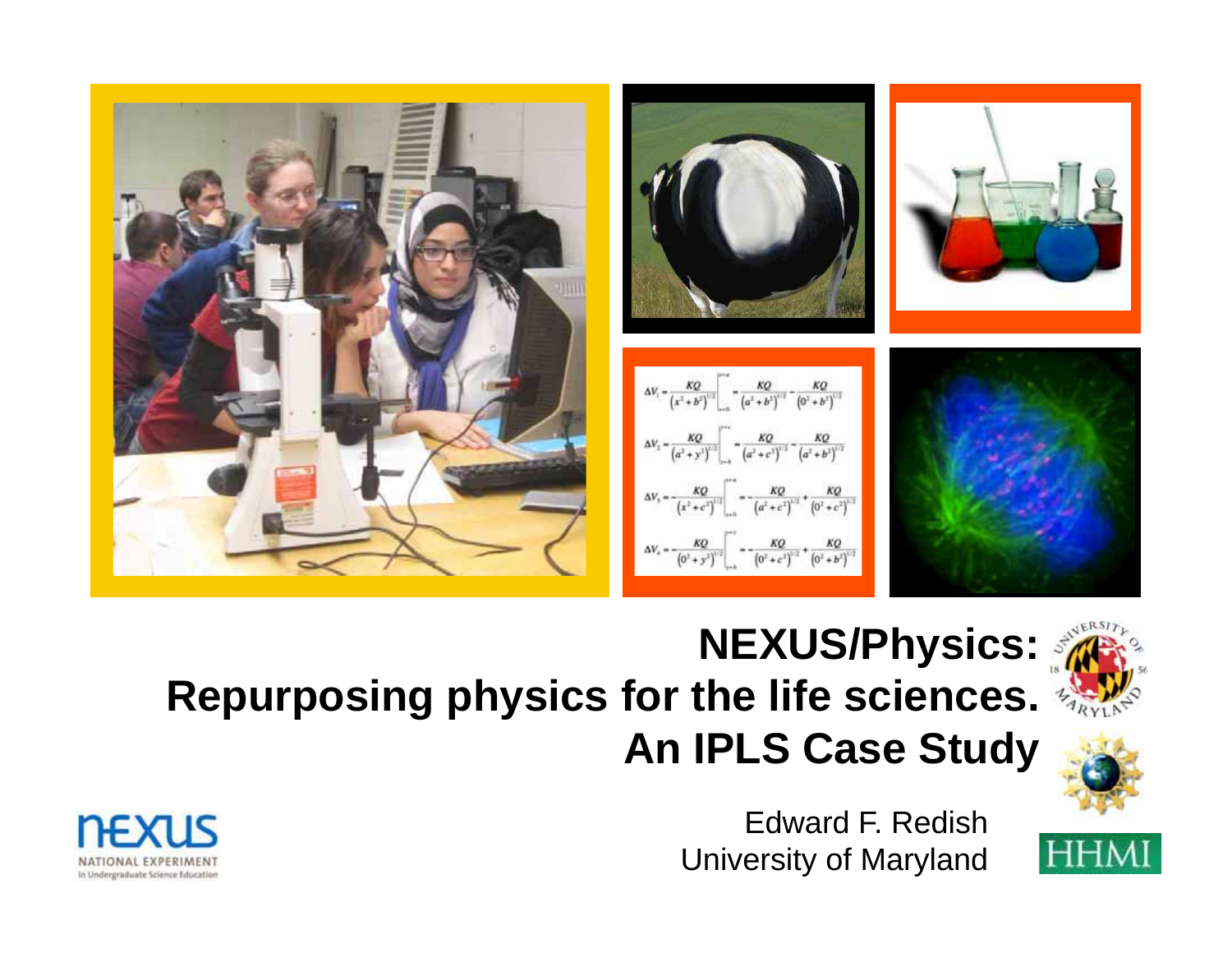#### **+ In the summer of 2010, HHMI offered four universities the opportunity to:**

Develop prototype materials for biologists and pre-meds in

- *Chemistry (Purdue)*
- *Math (UMBC)*
- *Physics (UMCP)*
- *Capstone case study course (U of Miami)*





NATIONAL EXPERIMENT in Undergraduate Science Education

#### that would

take an *interdisciplinary perspective* 

be *competency based*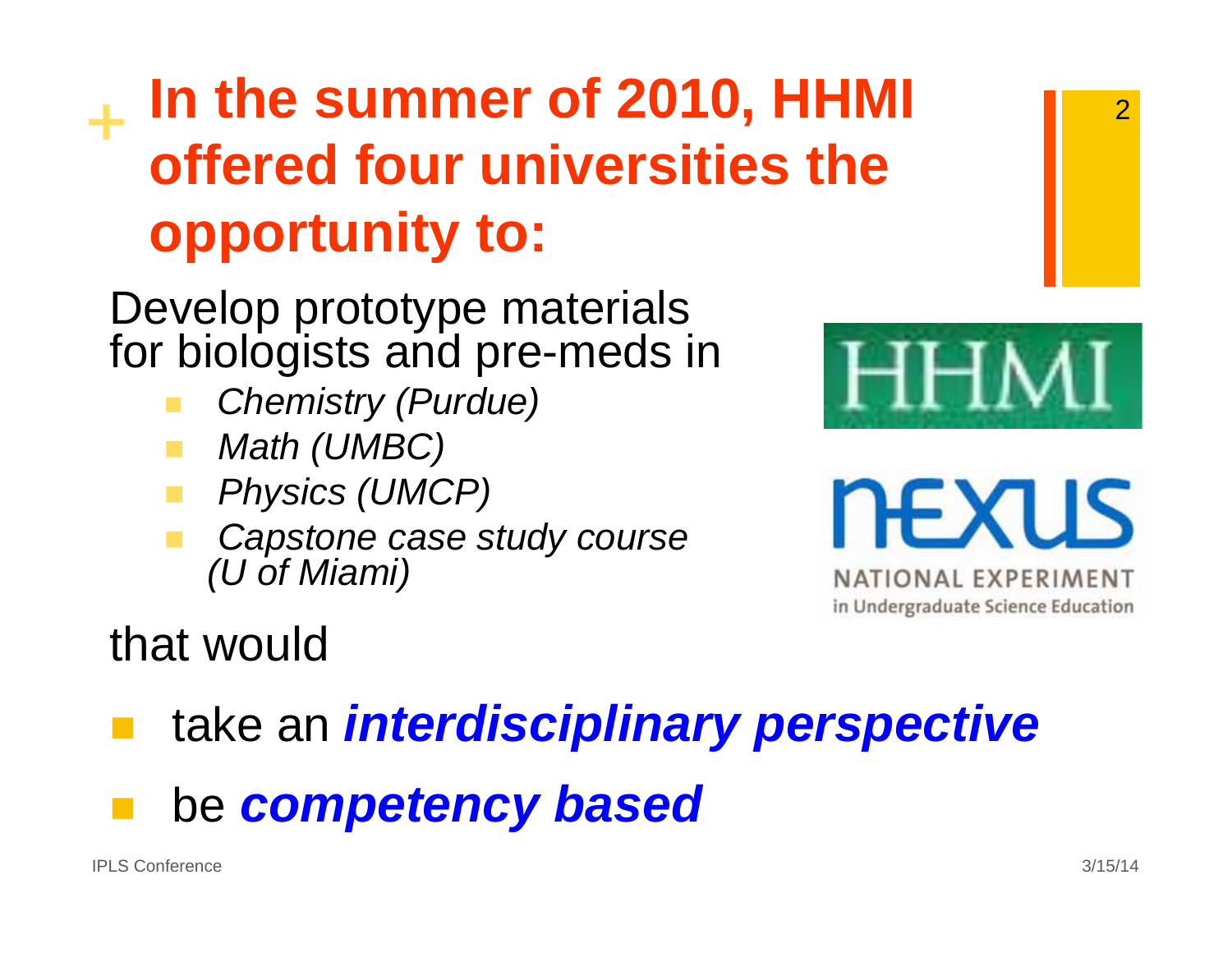#### **<sup>+</sup>The NEXUS/Physics timeline**

- $\mathcal{L}^{\mathcal{L}}$  2010-11
	- $\blacksquare$ Extensive discussion and negotiation among stakeholders.

#### **Ta** 2011-12

- п Create on-line reading materials, problems
- п Teach a small test class ( $N \sim 20$ )
- $\blacksquare$ Interview and observe students

#### **The State** 2012-13

- $\blacksquare$ Refine and expand materials
- $\blacksquare$ Team teach two small flipped classes ( $N \sim 20$ )
- п Create new labs
- $\blacksquare$ Interview and observe students

#### $\mathcal{L}_{\mathrm{max}}$ 2013-14

- П Becomes the required course for all bio majors.
- ٠ Fall: Deliver in two large lectures ( $N \sim 120$ ) with instructors from the design team.
- $\mathcal{L}_{\mathcal{A}}$ Spring: Teach both section in 4 large lectures with 4 new instructions.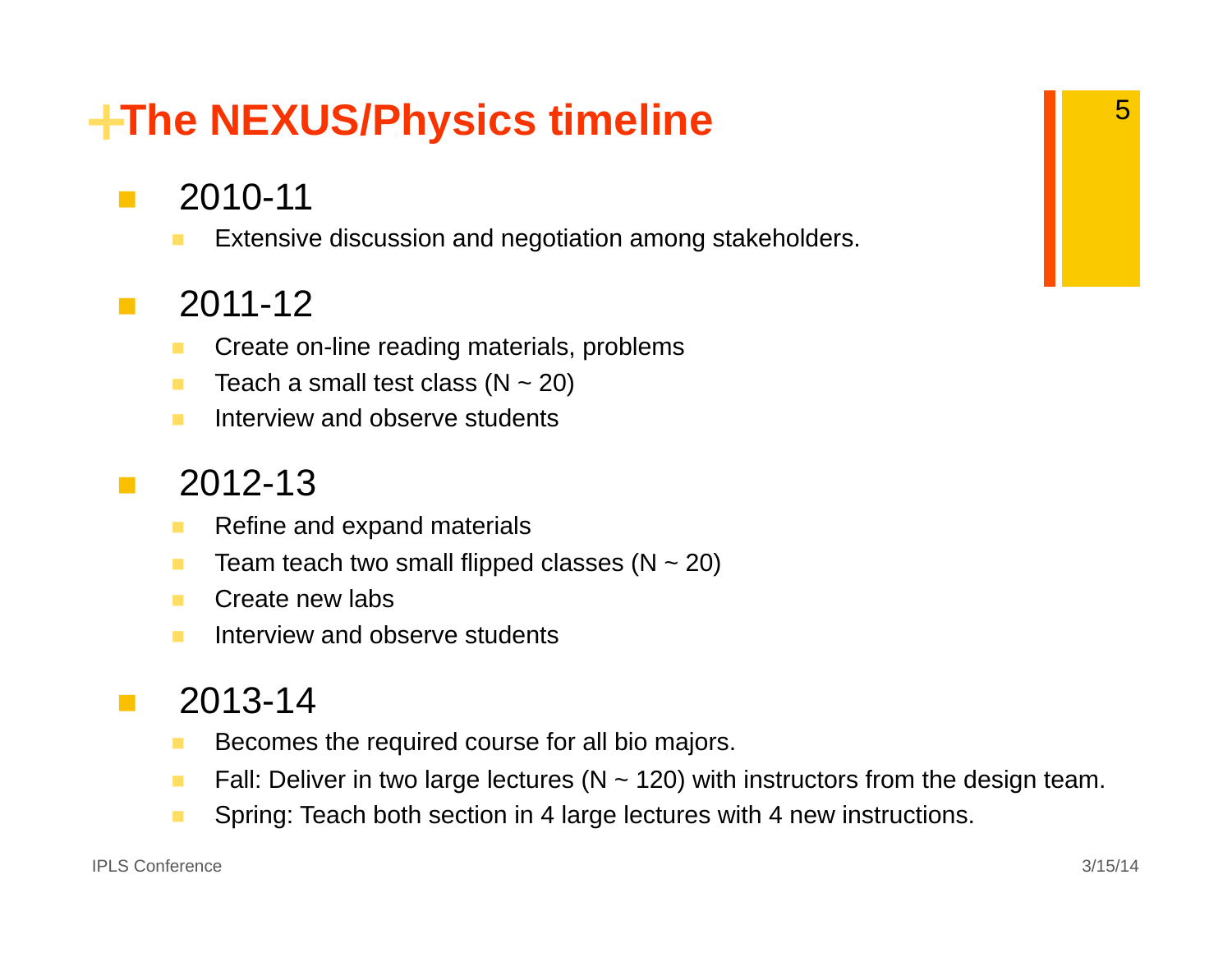#### **<sup>+</sup>The NEXUS Development Team (UMCP)**

- **Physicists** 
	- Joe Redish
	- Wolfgang Losert\*\*
	- Chandra Turpen
	- Vashti Sawtelle
	- Ben Dreyfus\*
	- Ben Geller\*
	- Kimberly Moore\*
	- John Gianini\* \*\*
	- Arnaldo Vaz (Br.)

**Biologists** 

- Todd Cooke
- Karen Carleton
- Joelle Presson
- Kaci Thompson
- **Education (Bio)** 
	- Julia Svoboda
	- Gili Marbach-Ad
	- Kristi Hall-Berk\*

IPLS Conference 3/15/14 *\*\* Biophysicist \* Graduate student*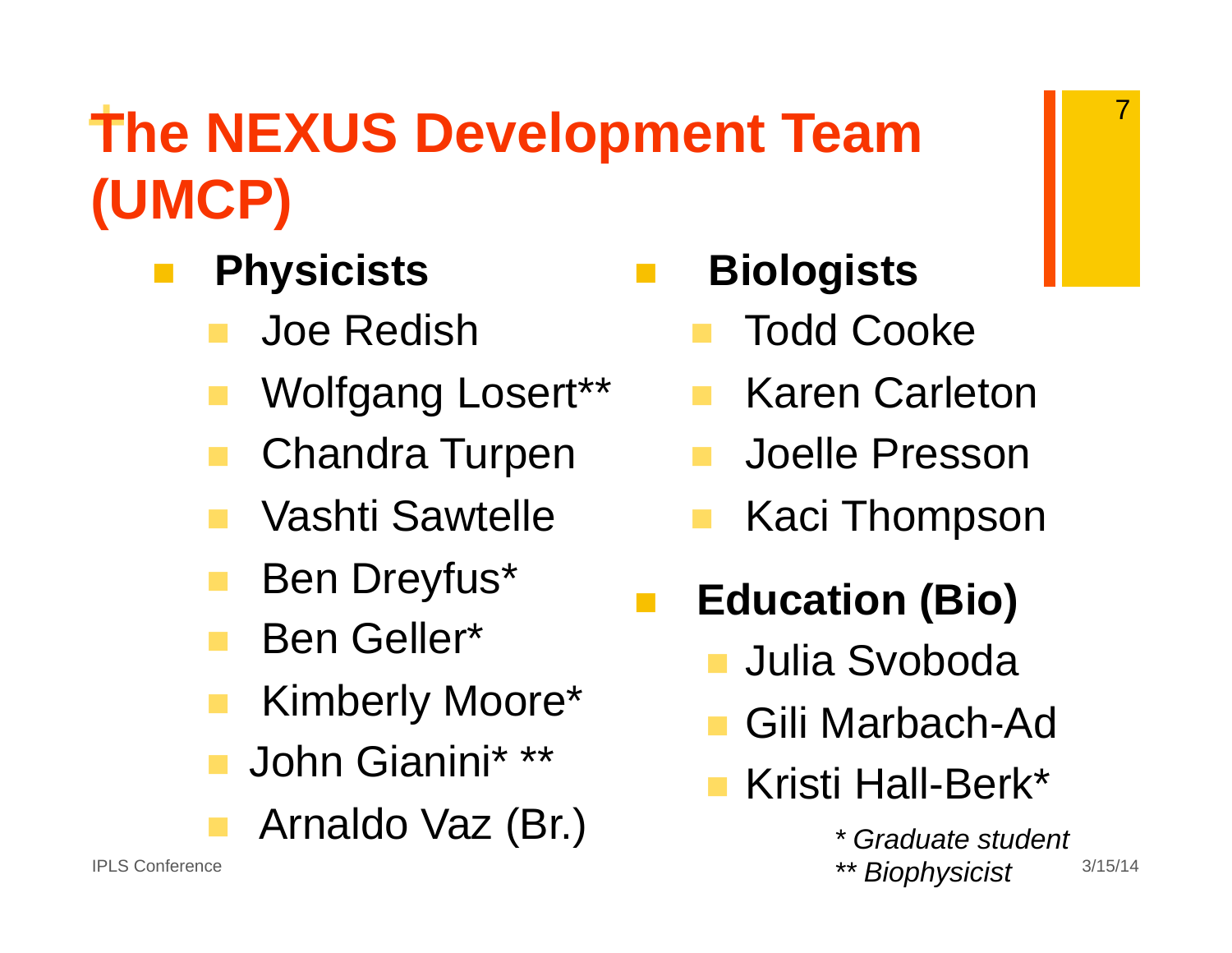### **<sup>+</sup>Additional UMCP personnel:**

**Physicists** 

 $\mathcal{L}_{\mathcal{A}}$ 

- $\mathbf{r}$ **Tom Antonsen**
- David Buehrle
- $\mathcal{L}(\mathcal{A})$ Michael Fisher
- **Alex Morozov\*\***
- $\mathcal{L}_{\mathcal{A}}$ Kirstin Nordstrom\*\*
- $\mathcal{L}^{\mathcal{L}}$ **Alan Peel**
- **Peter Shawhan**
- and the **Arpita Upadhyaya**\*\*
	- *\*\* Biophysicist*

*Currently teaching the class in large sections* 

- $\mathcal{C}^{\mathcal{A}}$  **Biologists** 
	- Marco Colombini\*\*
	- Jeff Jensen
	- Richard Payne
	- Patty Shields
	- Sergei Sukharev\*\*

#### **Chemists**

- Jason Kahn
- Lee Friedman
- Bonnie Dixon
- **Education**

 $\mathcal{L}(\mathcal{A})$ 

- Andy Elby (Phys)
- Dan Levin (Bio)
- **Jen Richards (Chem)** IPLS Conference 3/15/14

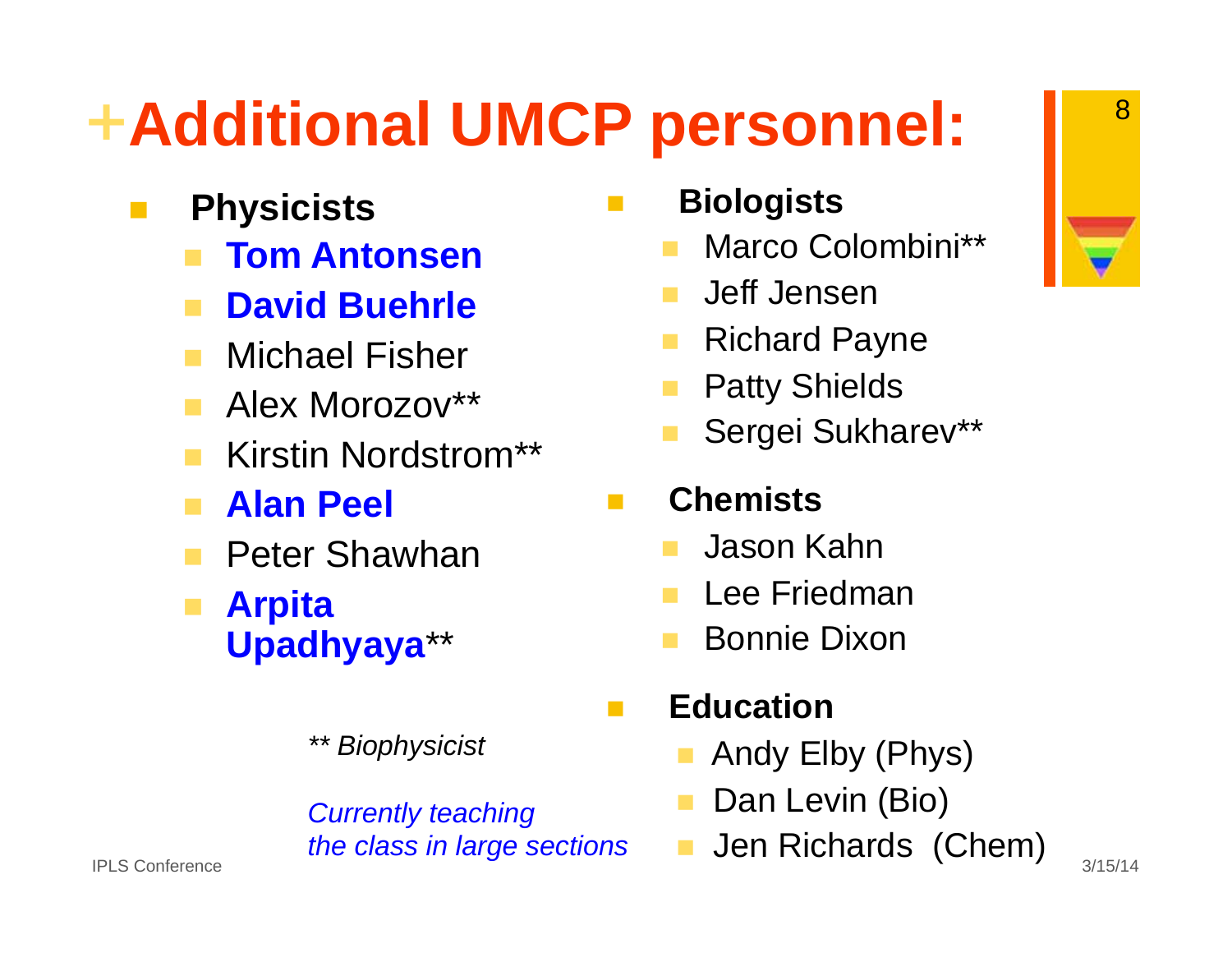### **<sup>+</sup>Off-campus collaborators**

#### **Physicists**

- Catherine Crouch\* (Swarthmore)
- $\mathcal{L}_{\mathcal{A}}$  Royce Zia\* (Virginia Tech/Iowa State)
- **Mark Reeves** (George Washington)
- **Lilly Cui &**  Eric Anderson (UMBC)
- Dawn Meredith (U. New Hampshire)
- Steve Durbin (Purdue)

#### $\mathbb{R}^n$ **Biologists**

 $\overline{\phantom{a}}$  Mike Klymkowsky\* (U. Colorado)

#### **Chemists**

- Chris Bauer\* (U. New Hampshire)
- Melanie Cooper\* (MSU)

#### $\mathcal{L}^{\mathcal{L}}$ **Education**

- Janet Coffey (Moore Foundation)
- Jessica Watkins (Tufts University)

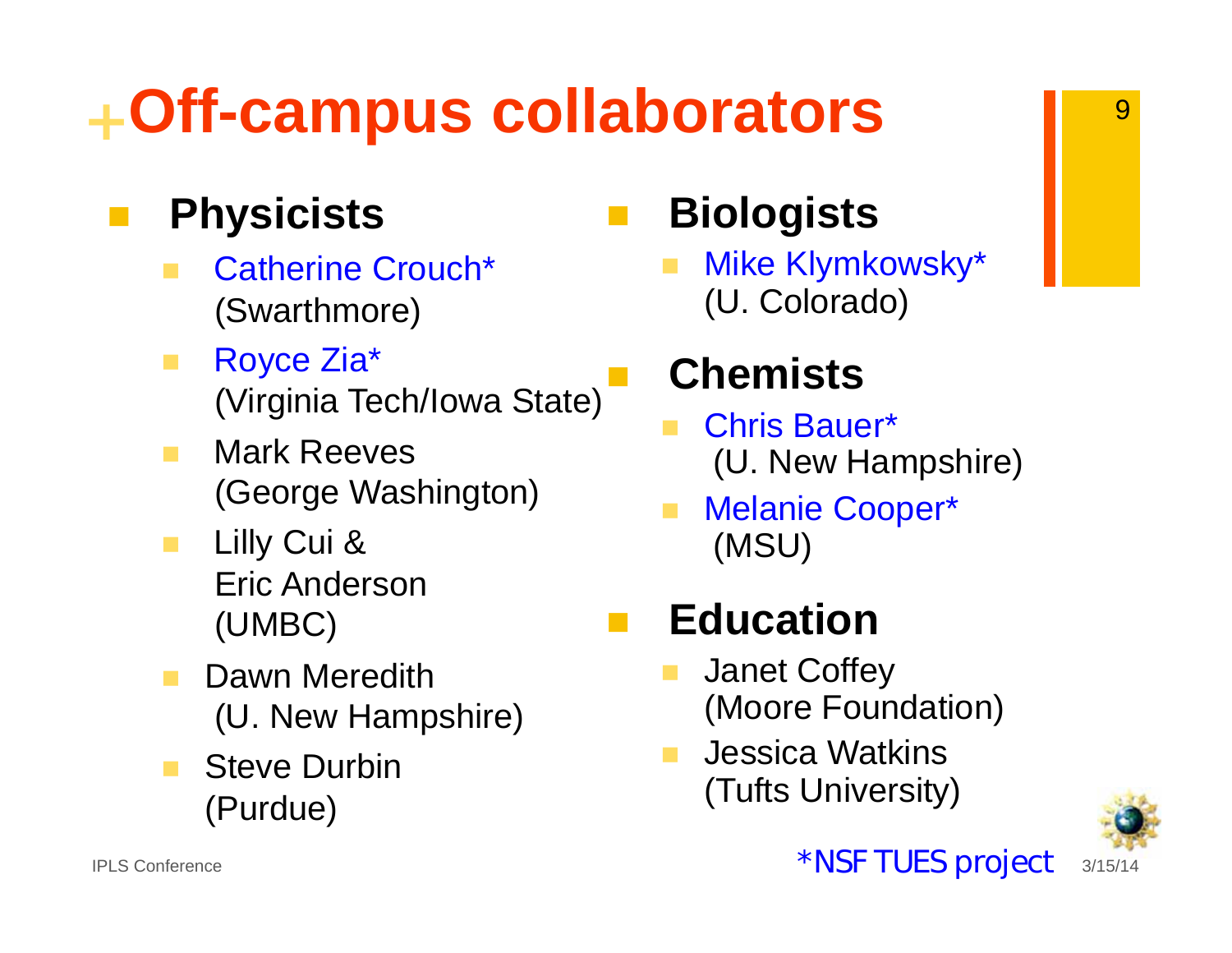### **<sup>+</sup>Other UMd NEXUS folk are here**

- Todd Cooke
- Ben Geller
- Wolfgang Losert
- Kim Moore
- Vashti Sawtelle

*As well as some of our collaborators and co-conspirators* 

- •Melanie Cooper
- Catherine Crouch
- •Mike Klymkowsky



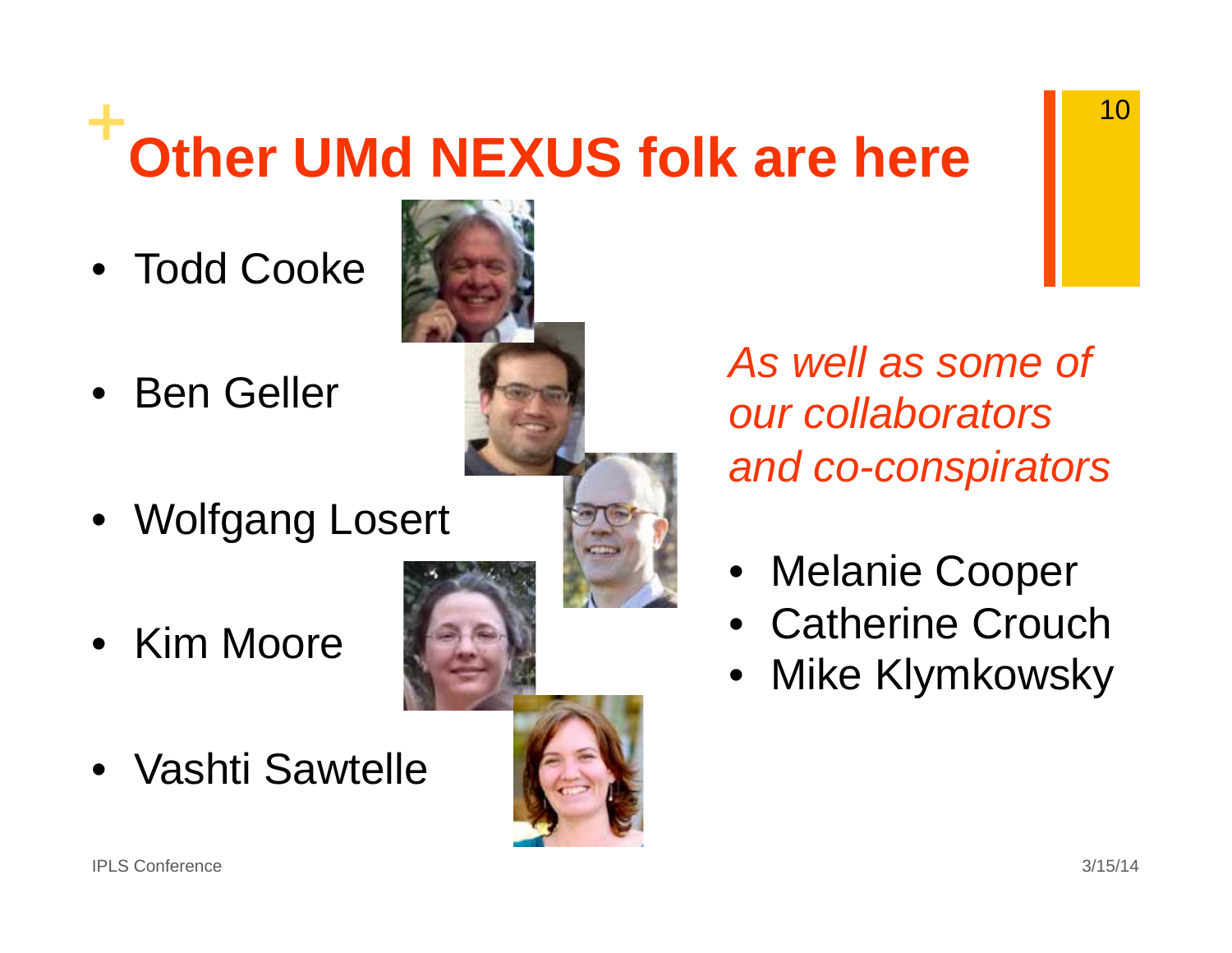What we learned about the biology/physics gap. Negotiations with stakeholders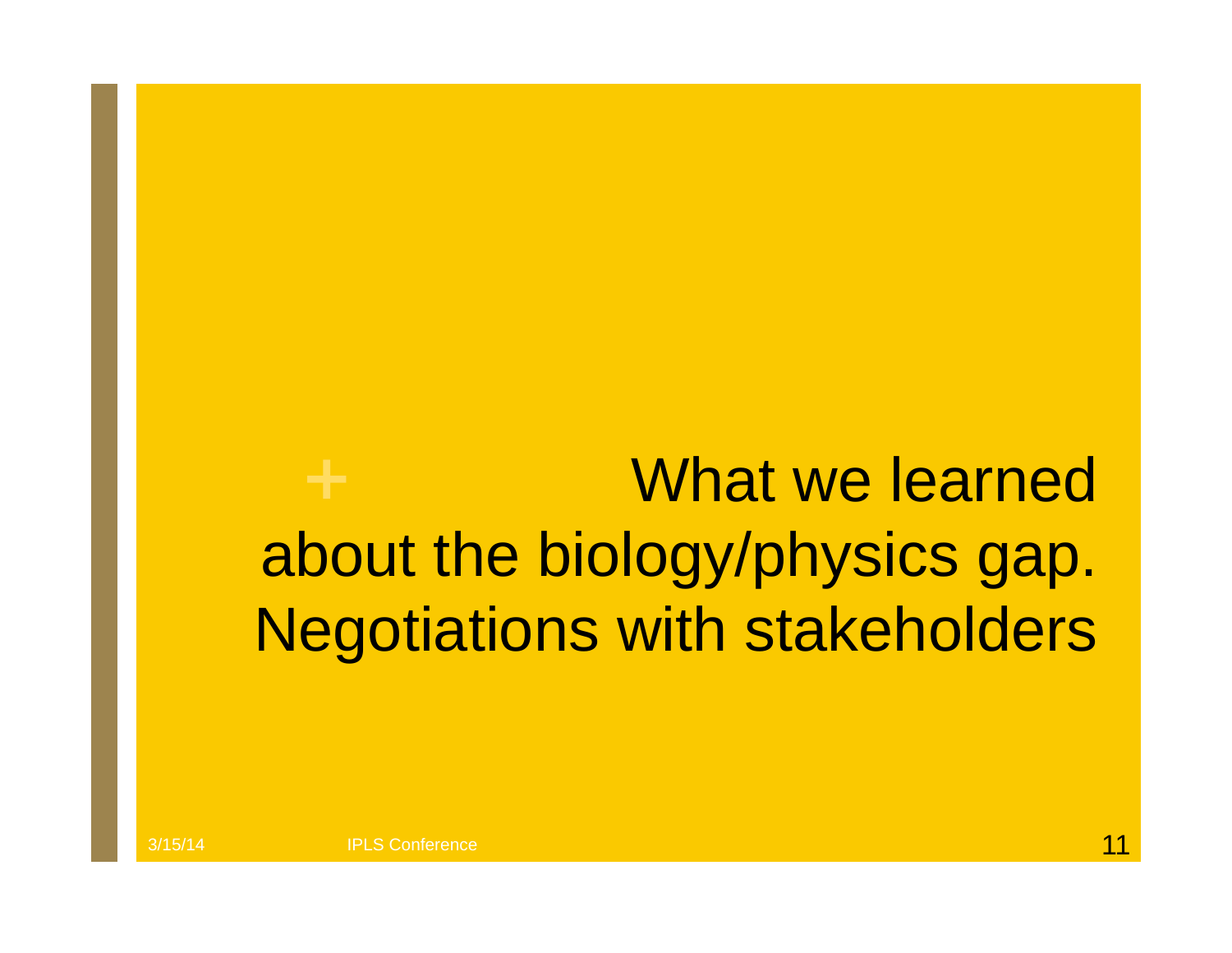# **Starting in a hard place**

- It turns out there are significant cultural differences between biologists and physicists.
- $\mathcal{L}_{\mathcal{A}}$  Many biologists saw most of the traditional introductory physics class as useless and irrelevant to biology – and the physicists claim that "we can apply physics to biology examples" as trivial and uninteresting.
- Physicists saw a coherent structure with no room for change.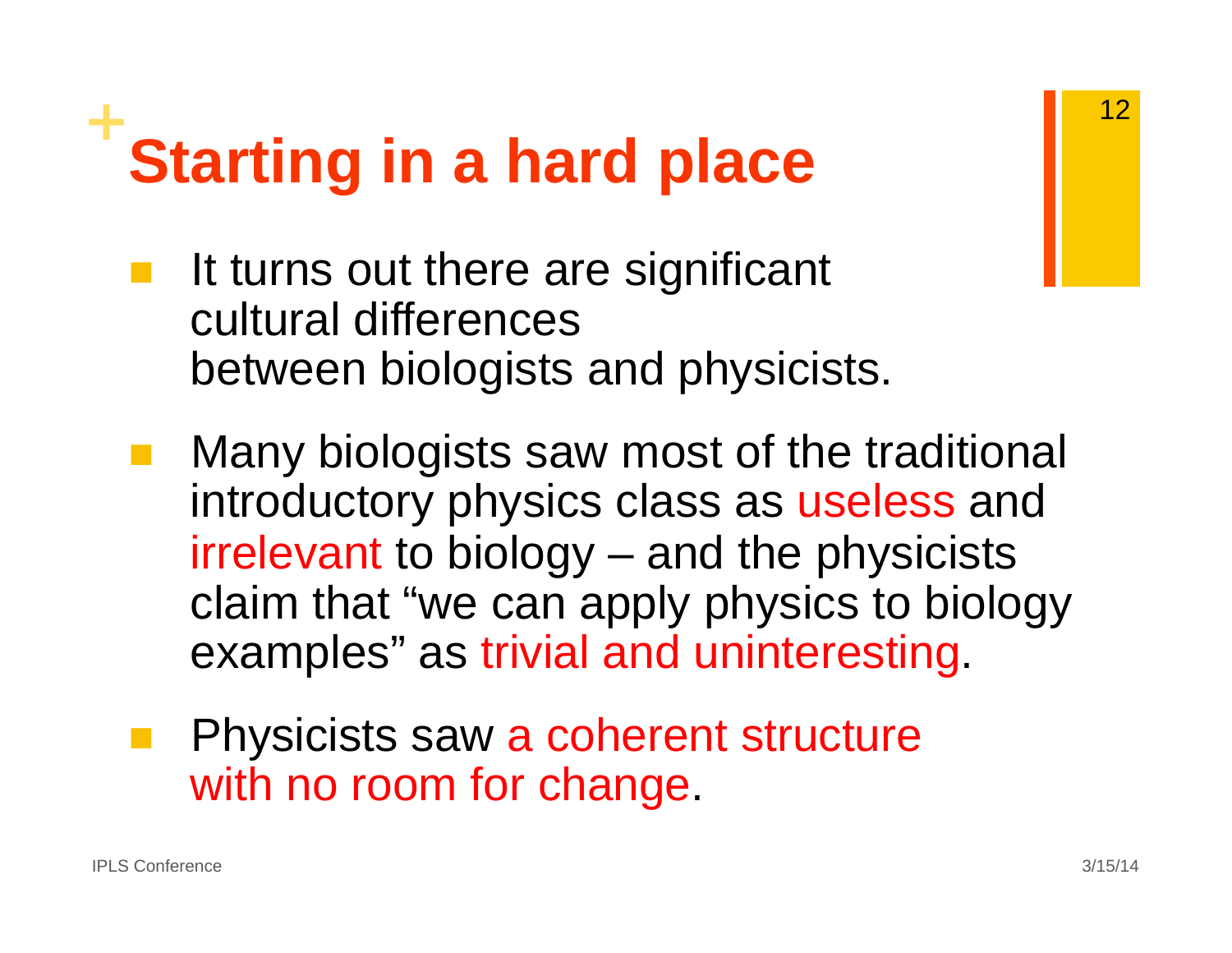### **After many interesting and illuminating discussions**

We came to an understanding of what it was the biologists needed and how the disciplines perceived the world and their science differently.

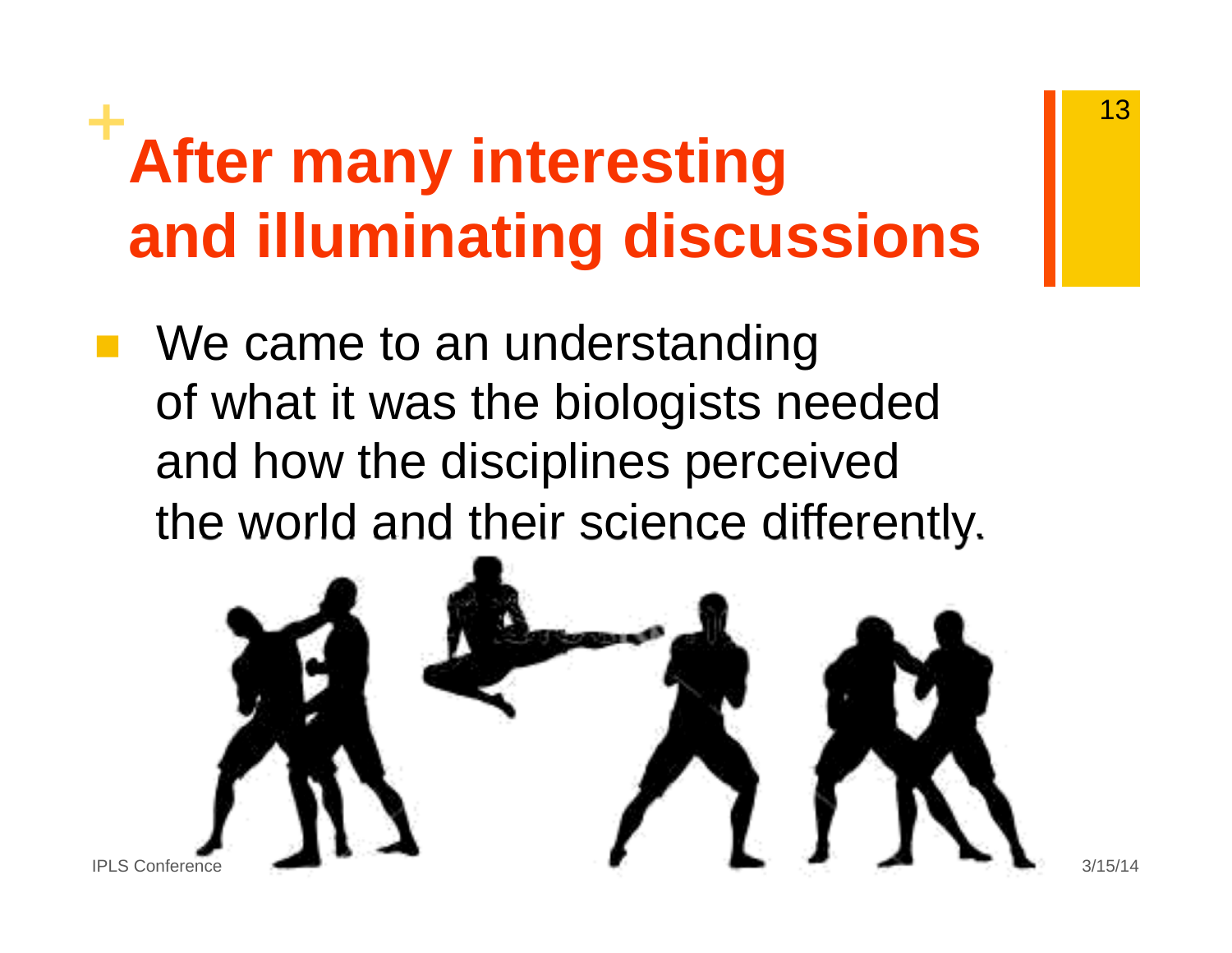### **<sup>+</sup>The culture of the disciplines**

- **Service Service** We have to do much more than change the table of contents and the prerequisites.
- **The Co**  From each level of students' experience with a discipline – small group, STEM classes, broader school experiences – they bring **expectations about the knowledge they are learning and what they have to do to learn it.**
- $\mathcal{L}(\mathcal{A})$  These tell them what to pay attention to in the context of activities in a science class.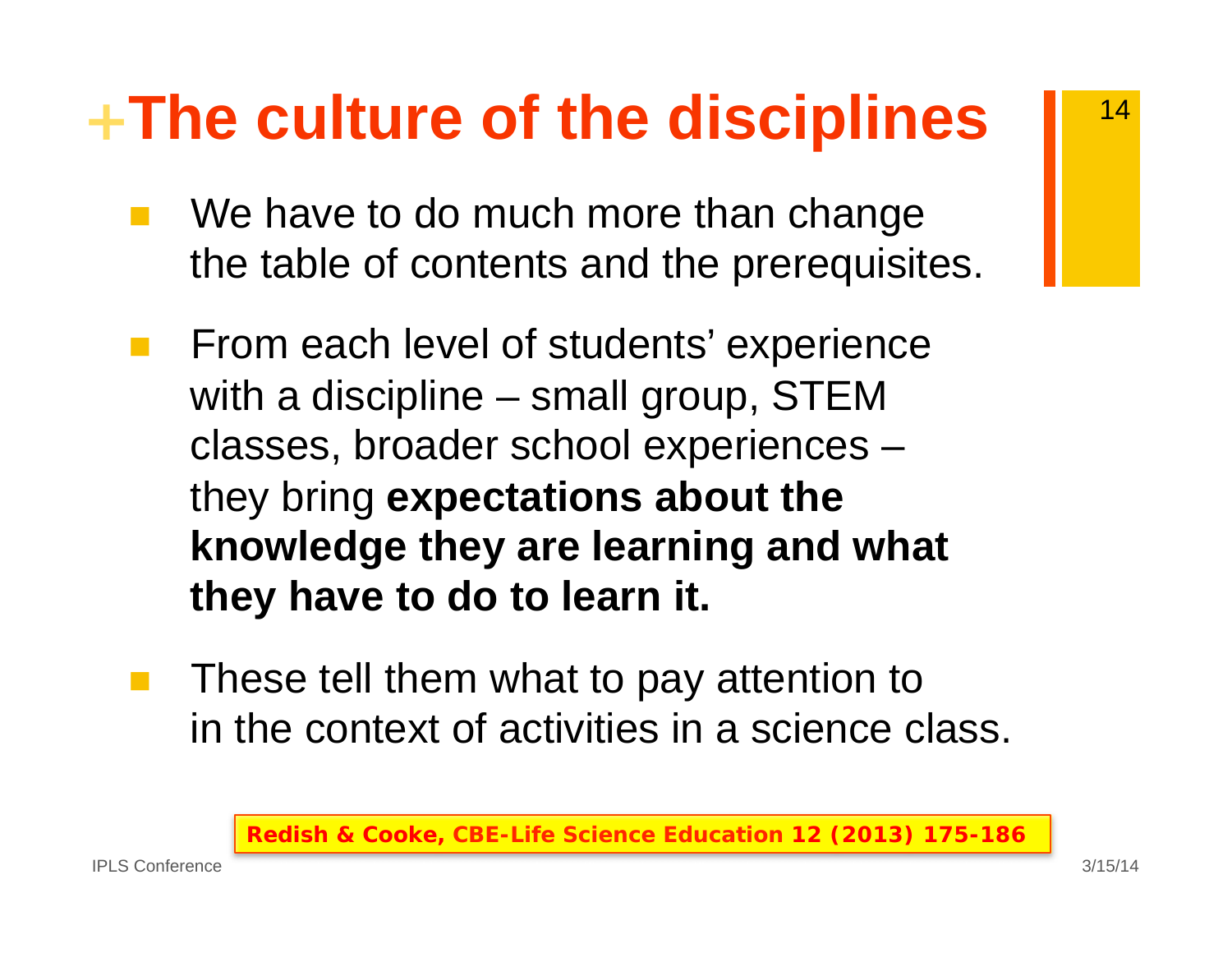### **<sup>+</sup>Biology**

- Biology is *highly complex* and is often emergent, including the property of life itself.
- $\mathcal{L}_{\mathcal{A}}$  Most introductory biology *does not emphasize quantitative reasoning* or problem solving.
- $\mathcal{L}(\mathcal{A})$  Much of introductory biology is *descriptive* (and introduces a large vocabulary).
- Biology contains a critical *historical constraint*: natural selection can only act on pre-existing molecules, cells, and organisms for generating new solutions.
- Biologists (both professionals and students) focus on and value *real examples* and *structure-function relationships*.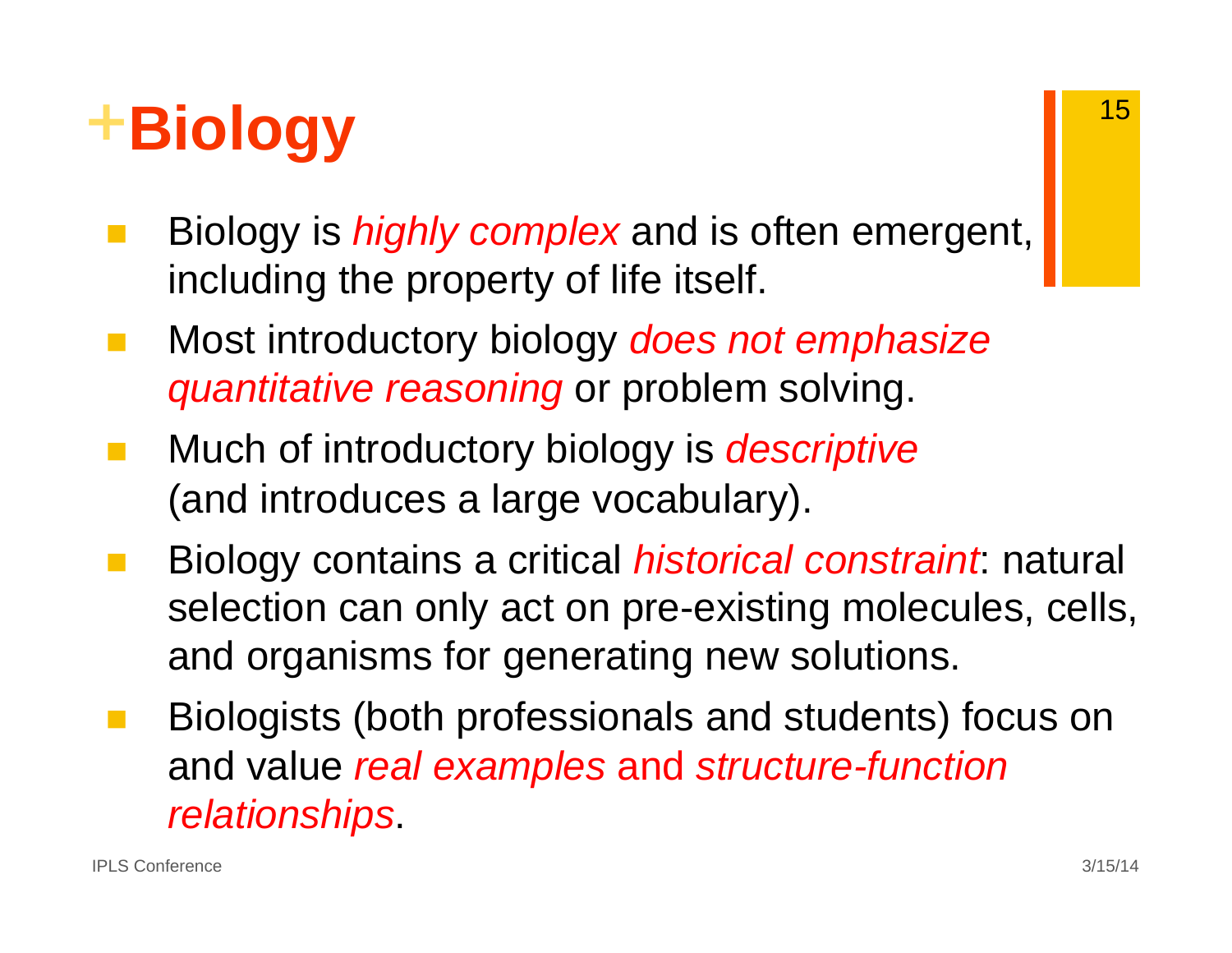- **<sup>+</sup>Physics** 
	- Introductory physics classes often stress *reasoning from a few fundamental (often mathematically formulated) principles.*
	- Physicists often stress building a complete understanding of the *simplest possible (often abstract) examples* ("toy models") – and don't go beyond them at the introductory level.
	- Physicists *quantify* their view of the physical world, *model with math*, and *think with equations*.
	- Physicists concern themselves with *constraints* that hold no matter what the internal details. (conservation laws, center of mass, ...)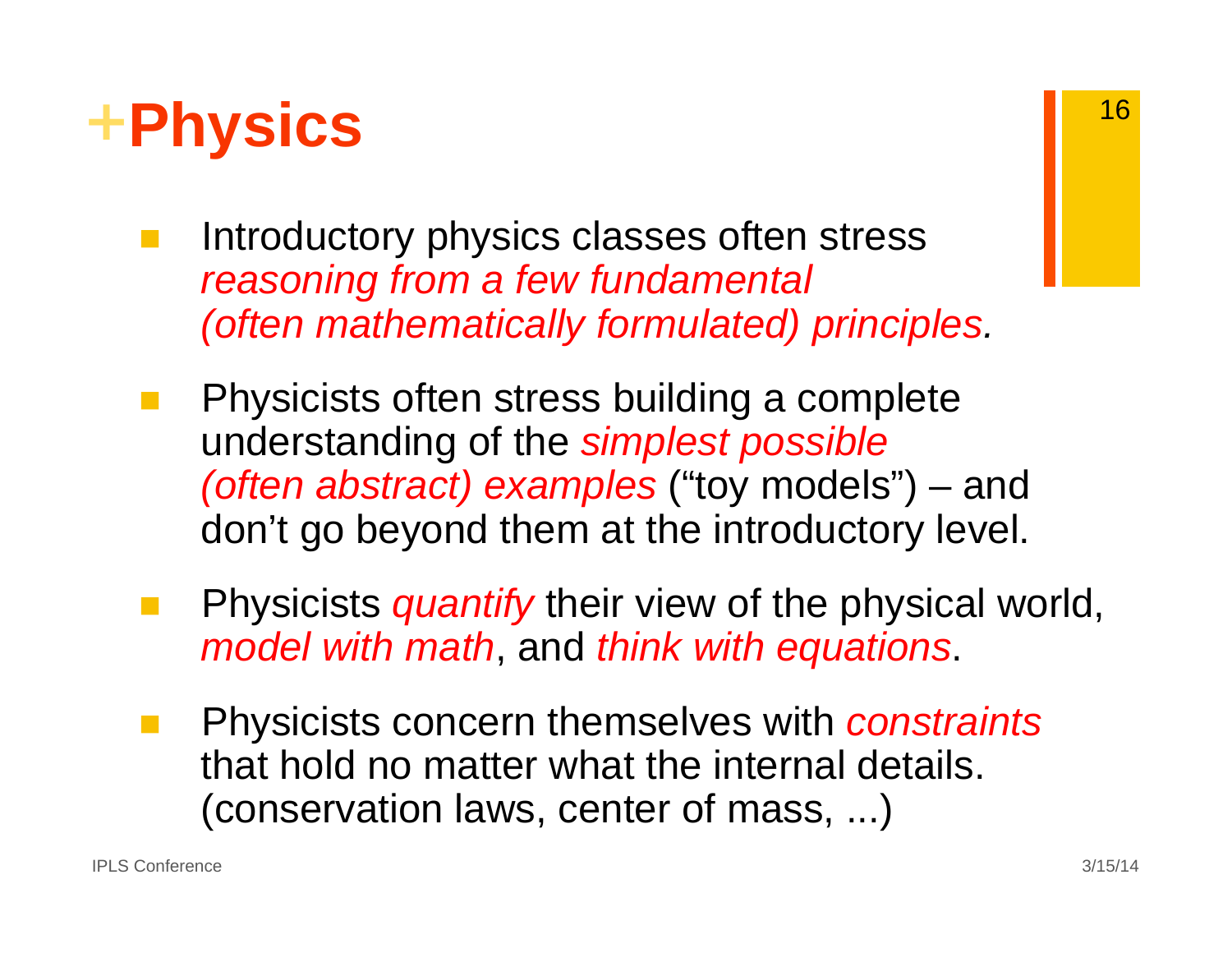#### **<sup>+</sup>This has implications for how current bio students view physics (and math).**

I came in with a lot of hatred towards physics in general... I never took [physics] while I was in high school, so coming in and knowing ... that I had to take two semesters of physics... I wasn't very happy about. I'm more of a bio and chemistry person, and I just take physics for granted. I was like, oh it falls. OK sure. I think biology comes a lot more naturally to me than physics does. Because I think I can visualize the system better, having taken a lot more biology classes and chemistry classes.

very unappealing to me. . .  $\qquad \qquad \text{and} \qquad \qquad \text{and} \qquad \text{and} \qquad \text{and} \qquad \text{and} \qquad \text{and} \qquad \text{and} \qquad \text{and} \qquad \text{and} \qquad \text{and} \qquad \text{and} \qquad \text{and} \qquad \text{and} \qquad \text{and} \qquad \text{and} \qquad \text{and} \qquad \text{and} \qquad \text{and} \qquad \text{and} \qquad \text{and} \qquad \text{and} \qquad \text{and} \qquad \text{and} \q$ I think that biology is just—it's supposed to be tangible, perceivable, and to put that in terms of letters and variables is just very unappealing to me, because like I said, I think of it as it would happen in real life, like if you had a thick membrane and you try to put something through it, the thicker it is, obviously the slower it's gonna go through. But if you want me to think of it as this is x and that's D and then this is t, I can't do it. Like, it's just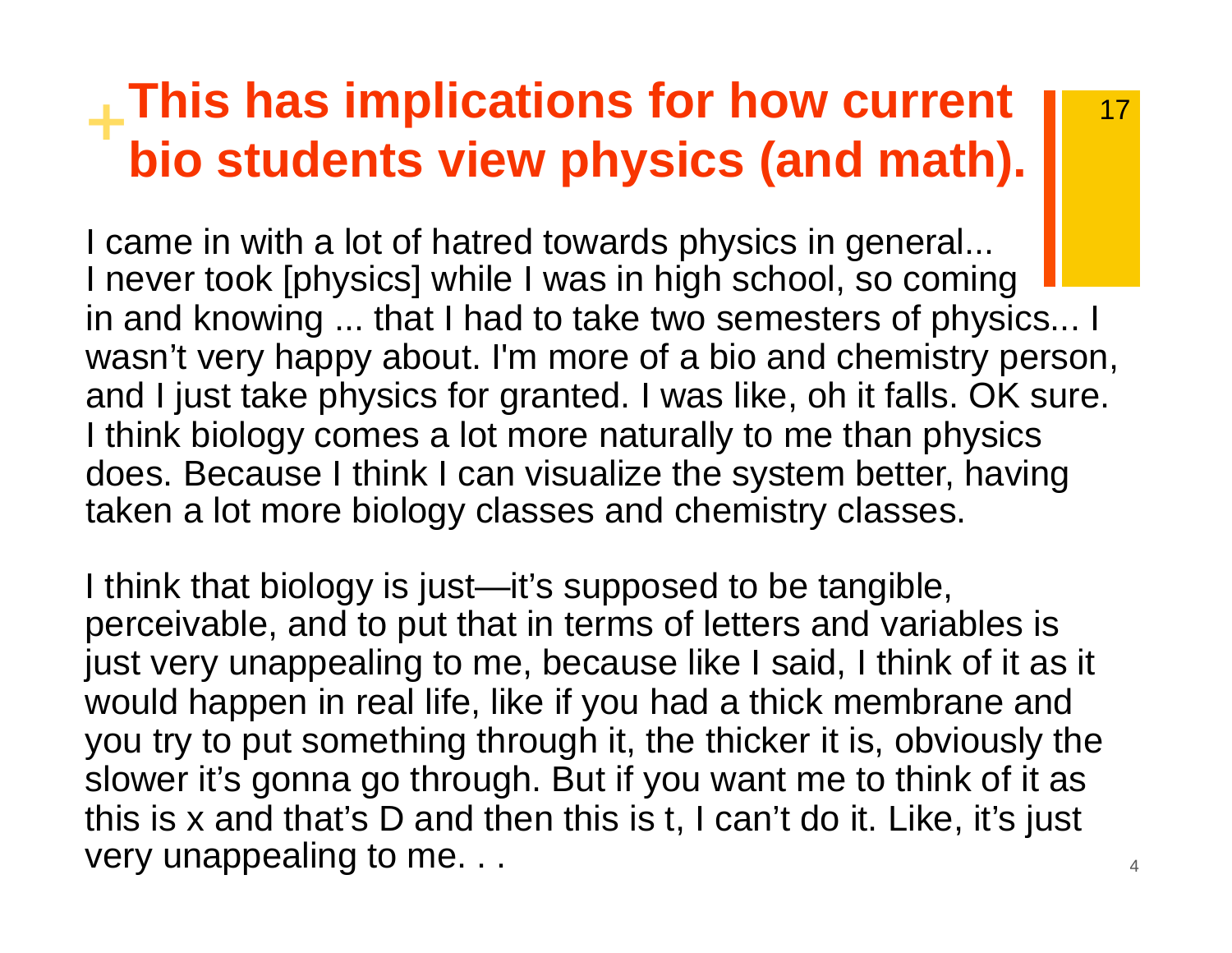### **<sup>+</sup>What can physics do for biology students?**

- Help develop scientific skills that may be harder to build in intro chem and bio because of the complexity of the examples.
	- Blending math with physical sense making
	- Thinking and reasoning with equations.
	- Quantifying experience
- **Use "toy models" to help students** create meaning for complex topics introduced in biology and chemistry classes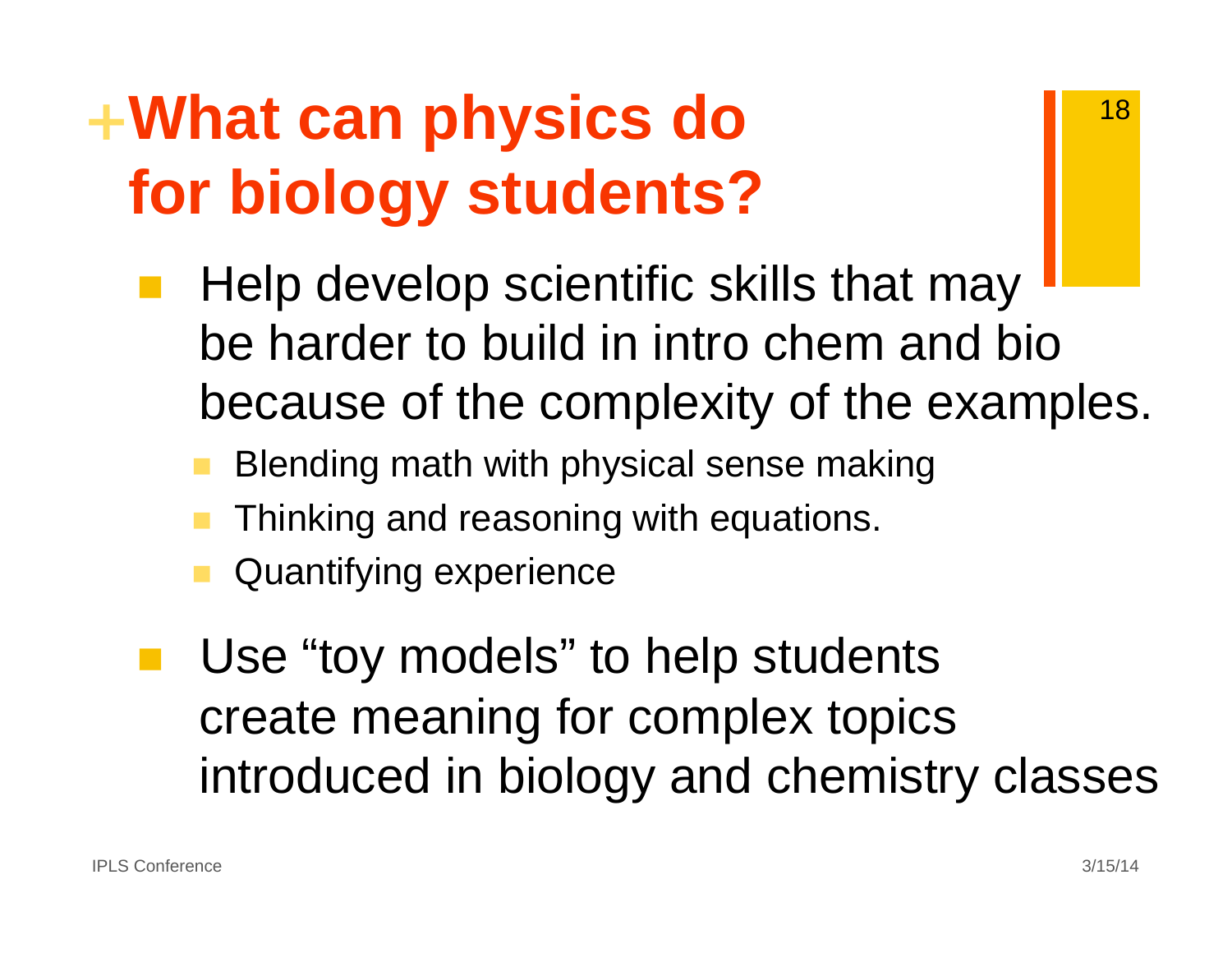### **<sup>+</sup>And...**

- Maintain the crucial components of "thinking like a physicist" –
	- Reasoning from broadly valid principles
	- **Quantification,**
	- **Mathematical modeling,**
	- **Mechanism,**
	- Multiple representations
	- **Coherence**
	- Value of abstract thinking
	- **No. Value of global principles** 
		- (true, "whatever" is happening "inside")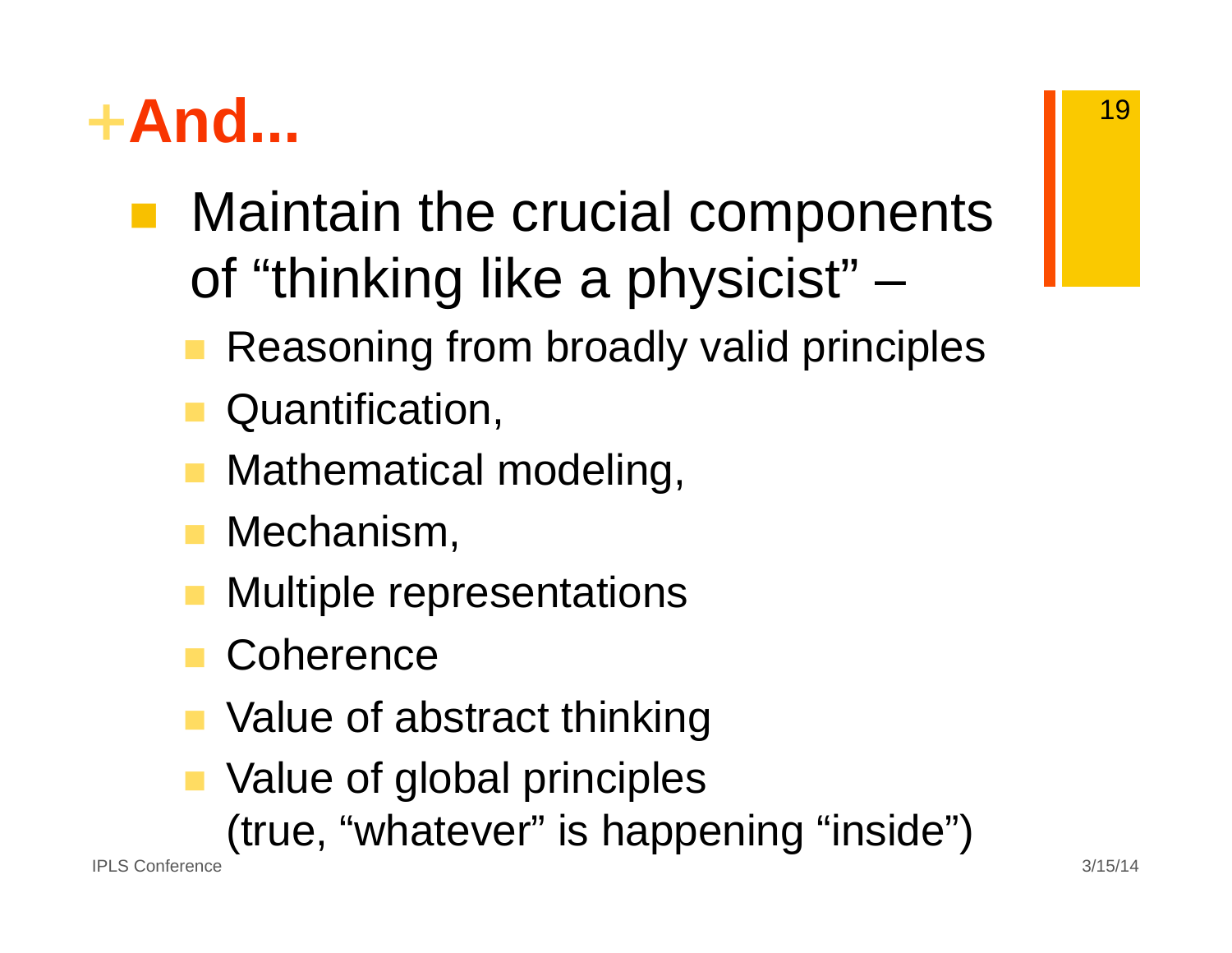#### What is an appropriate role for physics to play in the curriculum of a life scientist?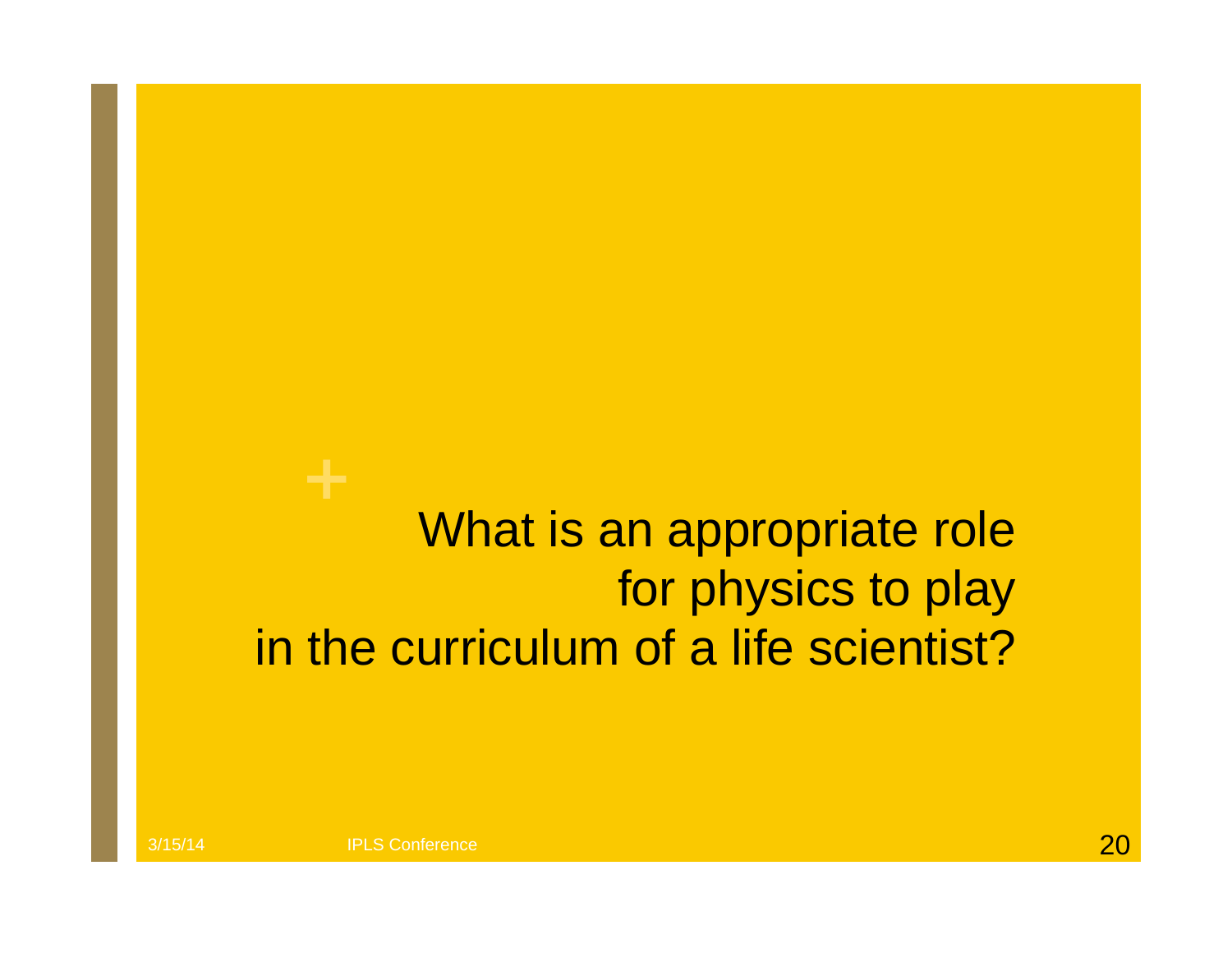#### **<sup>+</sup>In service to biology and medicine, we serve too many masters.**

"...the diversity of requirements made on physics courses for life-science students is greater than for any other type of service course....Physics courses for such students vary from a course in Alaska for fish and wildlife management to a course in Boston for biologists and a course in Kenya for agriculturalists. In each case the teacher is obligated to determine why, in content terms, those students are taking physics and to design the course accordingly."

> **A. P. French & E. L. Jossem, "Teaching physics for related sciences and professions," Am. J. Phys. 44 (1976) 1149-1159.**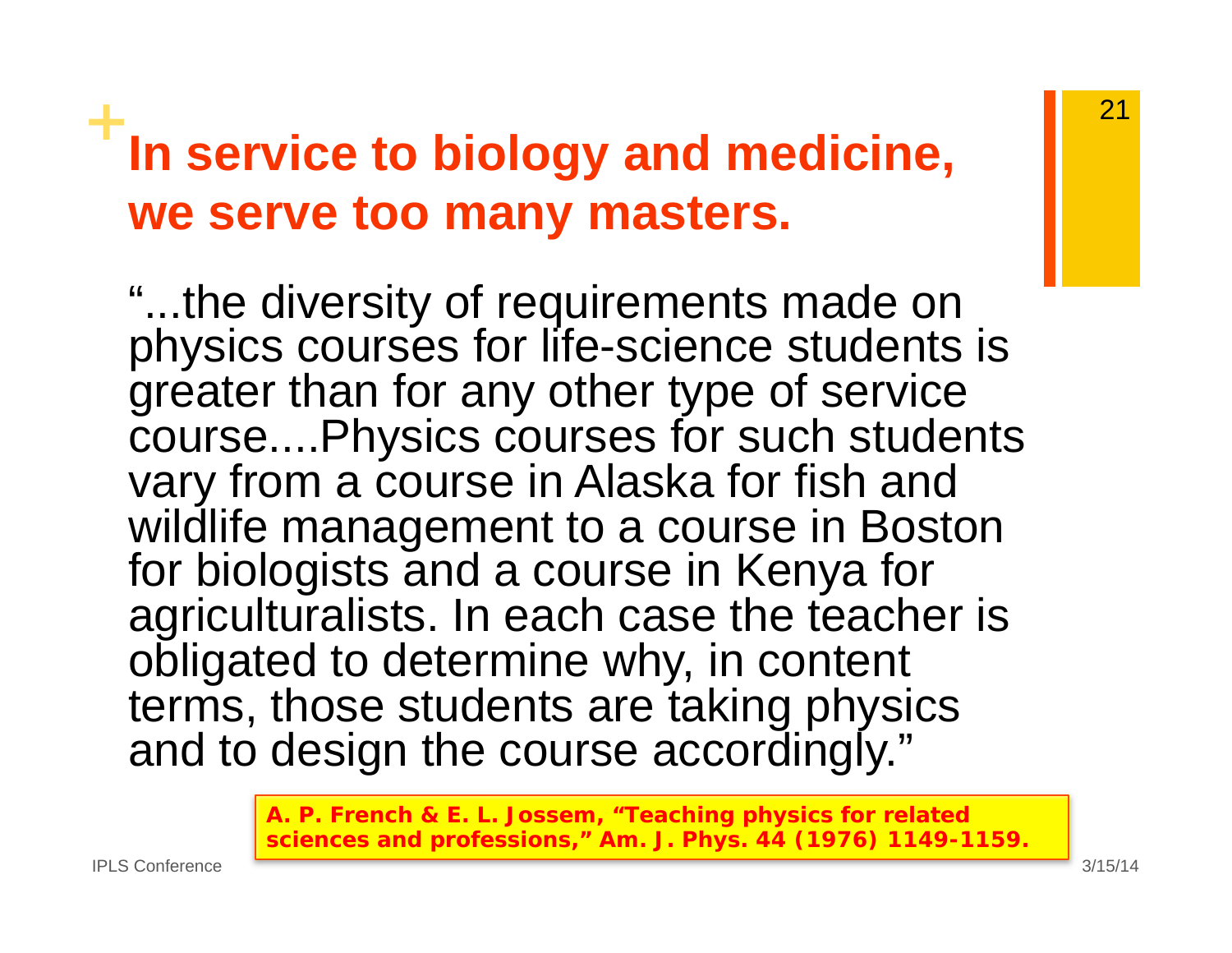### **<sup>+</sup>A hard choice: We opted to design a course to**

- Serve the core content of a bio curriculum that overlaps all bio majors and pre-meds (and could potentially serve chemists as well).
- Fit in between the intro level and upper division classes.
- Fill gaps where a physics perspective could help students with central concepts.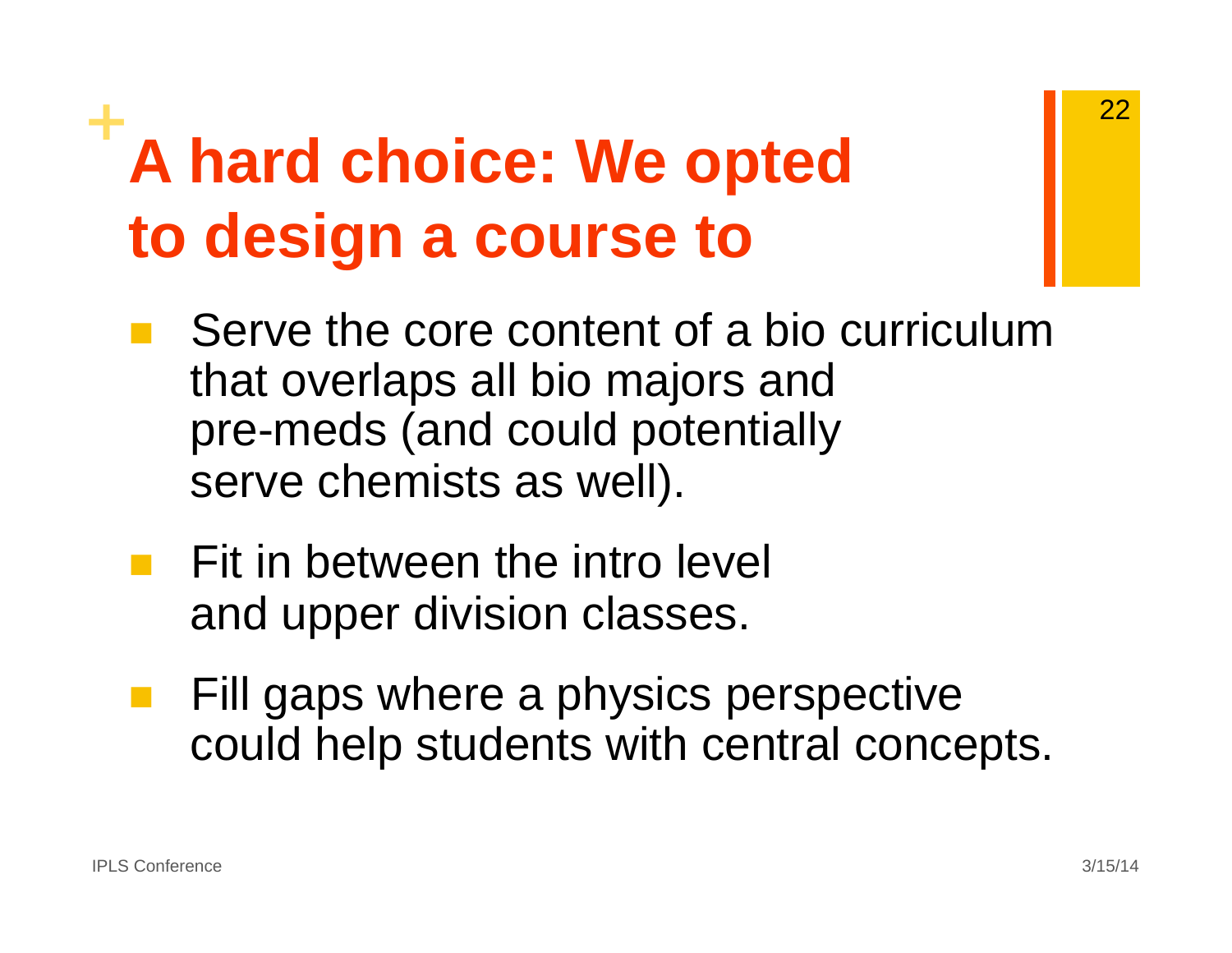#### **+Changing the culture of the course**

- Seek content and examples that have **authentic value** for biology students.
	- We want upper division bio faculty want to have physics a pre-requisite to their classes.
- Assume this is a **2nd year** college course.
	- Biology, chemistry, and calculus are pre-requisites.
- Do **not** assume students will have later physics courses to "make things more realistic."
	- The value added by physics can't wait until later physics classes.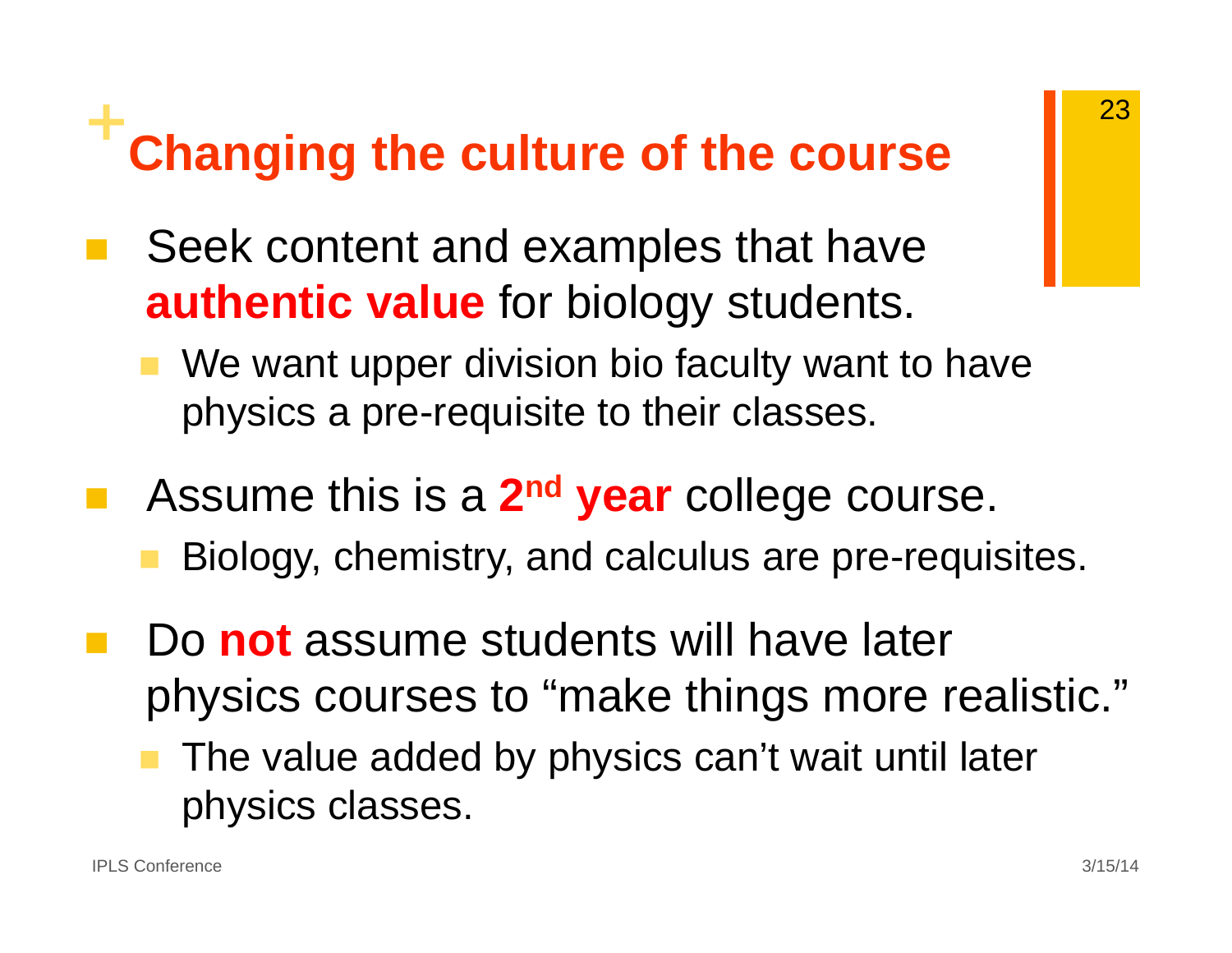## **<sup>+</sup>Interdisciplinarity: Rethinking the content**

- Focus on modeling and explicating assumptions.
- Do micro and macro examples throughout assuming students know about atoms and molecules.
- Random as well as coherent motion.
- Careful treatment of basic stat mech bases for thermo.
- $\mathcal{L}(\mathcal{A})$ More treatment of fluids.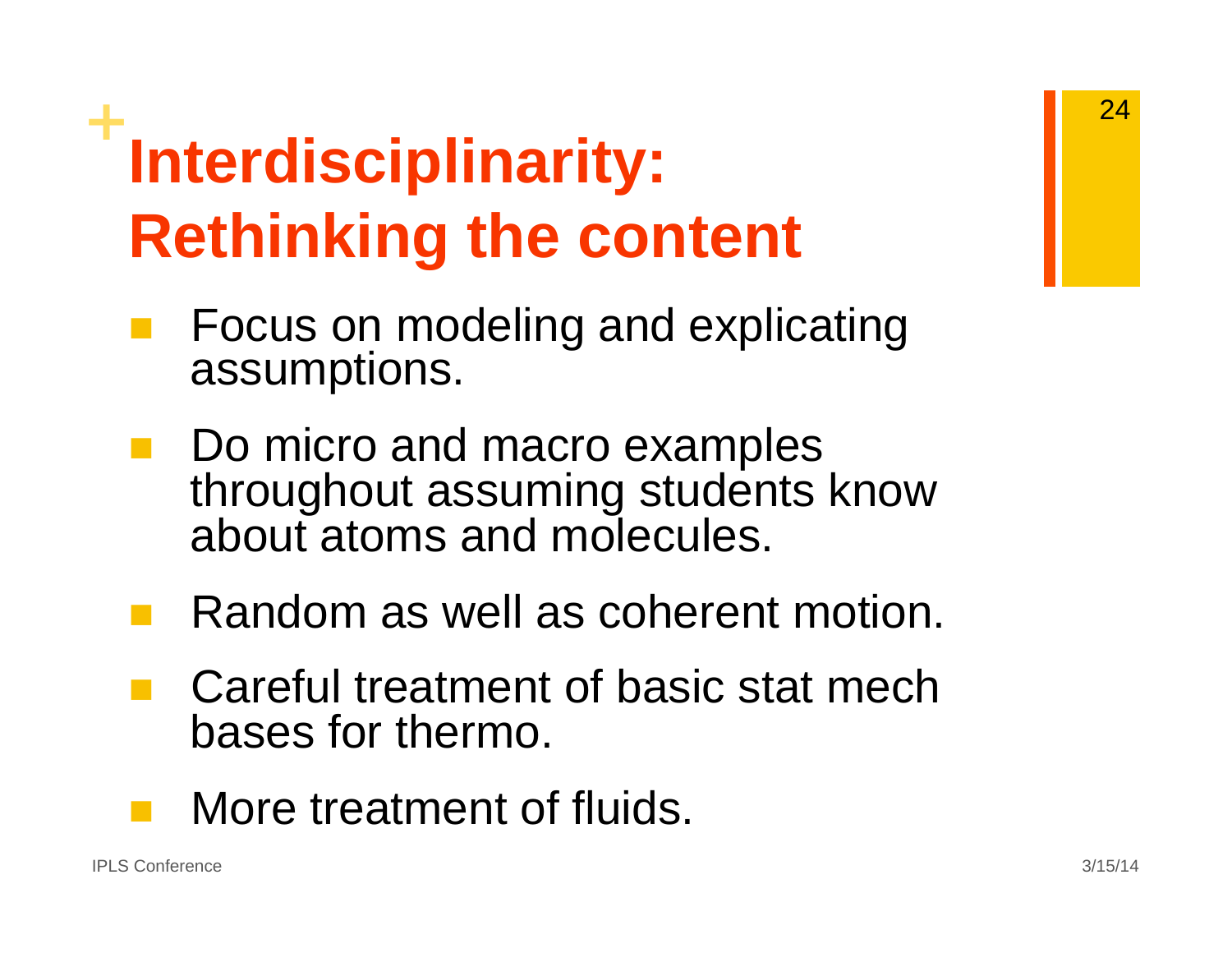#### What we learned from research. Developmental growing pains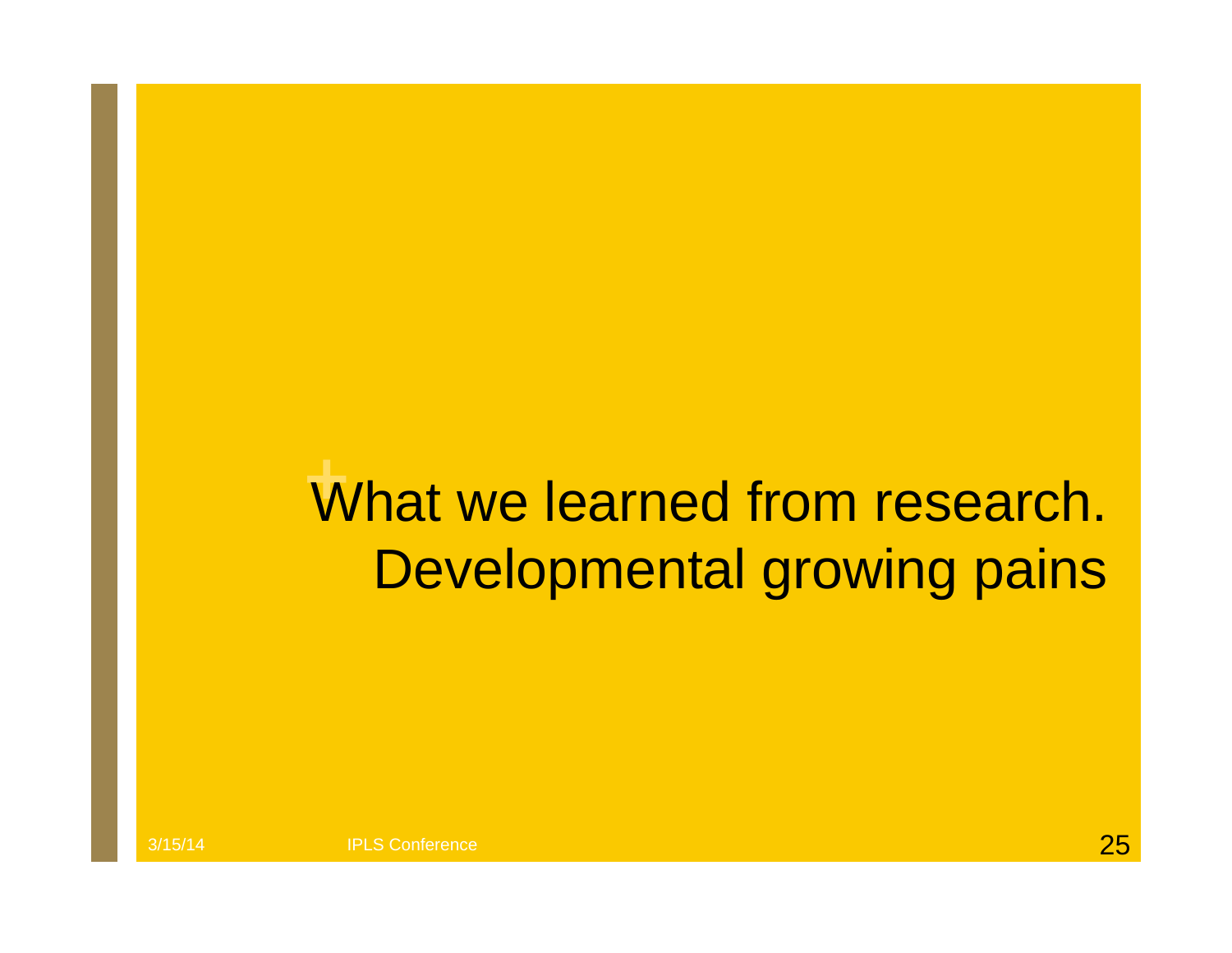### **<sup>+</sup>Teaching the trial class under the microscope**

- We taught the first two years of NEXUS/Physics in small (N~20) flipped classes with lots of interaction.
- **Ne often asked students what they** had learned in bio and chem classes.
	- We videotaped all classes and interviewed many students throughout the class.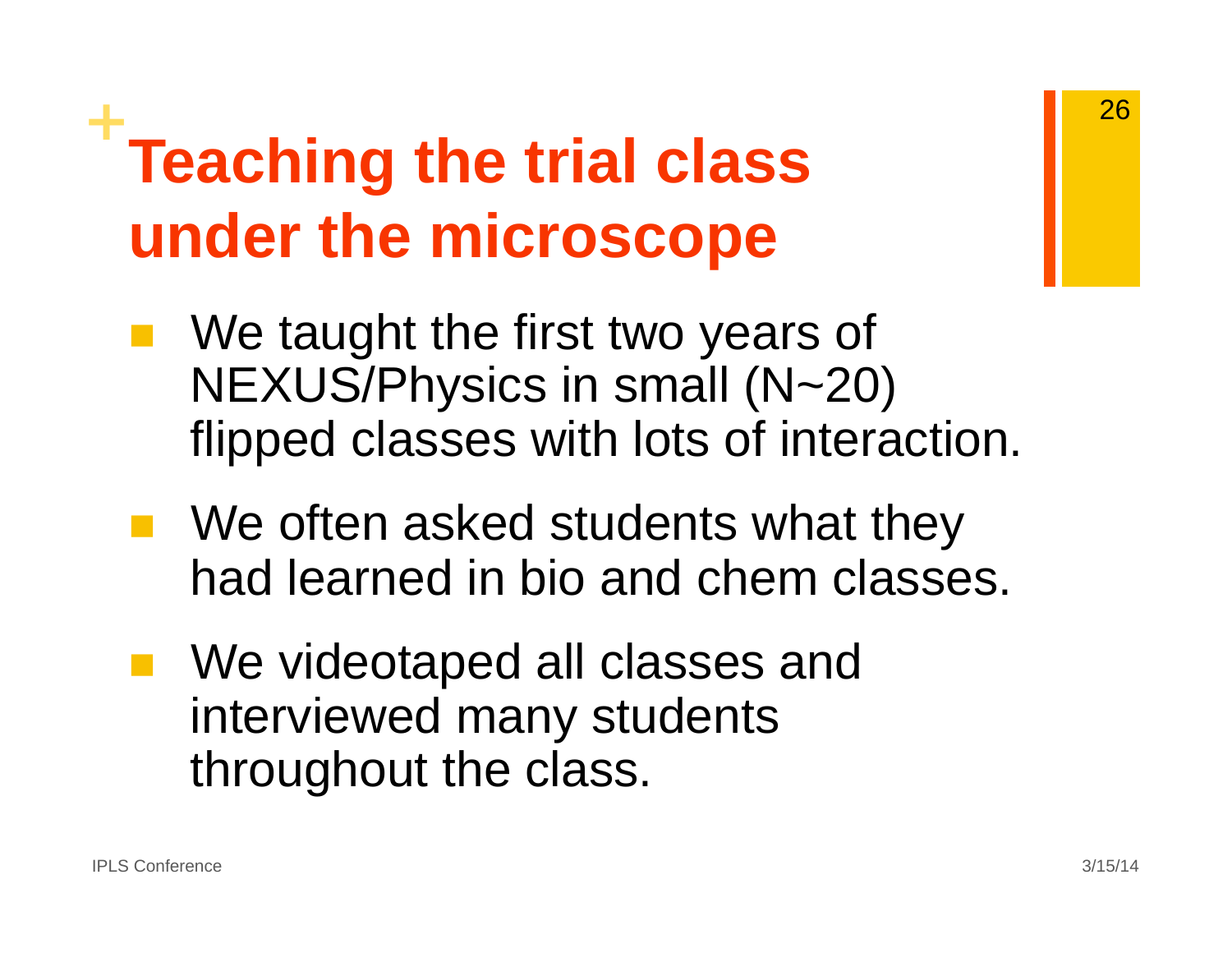### **<sup>+</sup>We learned some lessons (some painful)**

- Bio students were *much* more interested and willing to engage with the physics when they saw its relevance for their other classes.
- Bio students appear *much* more capable when discussing issues in bio and chem (especially when we stopped evaluating them primarily on mathematical fluency).
- We learned of *many* inconsistencies, sloppy presentations, and unstated (often unreasonable) assumptions in our traditional physics approaches to teaching.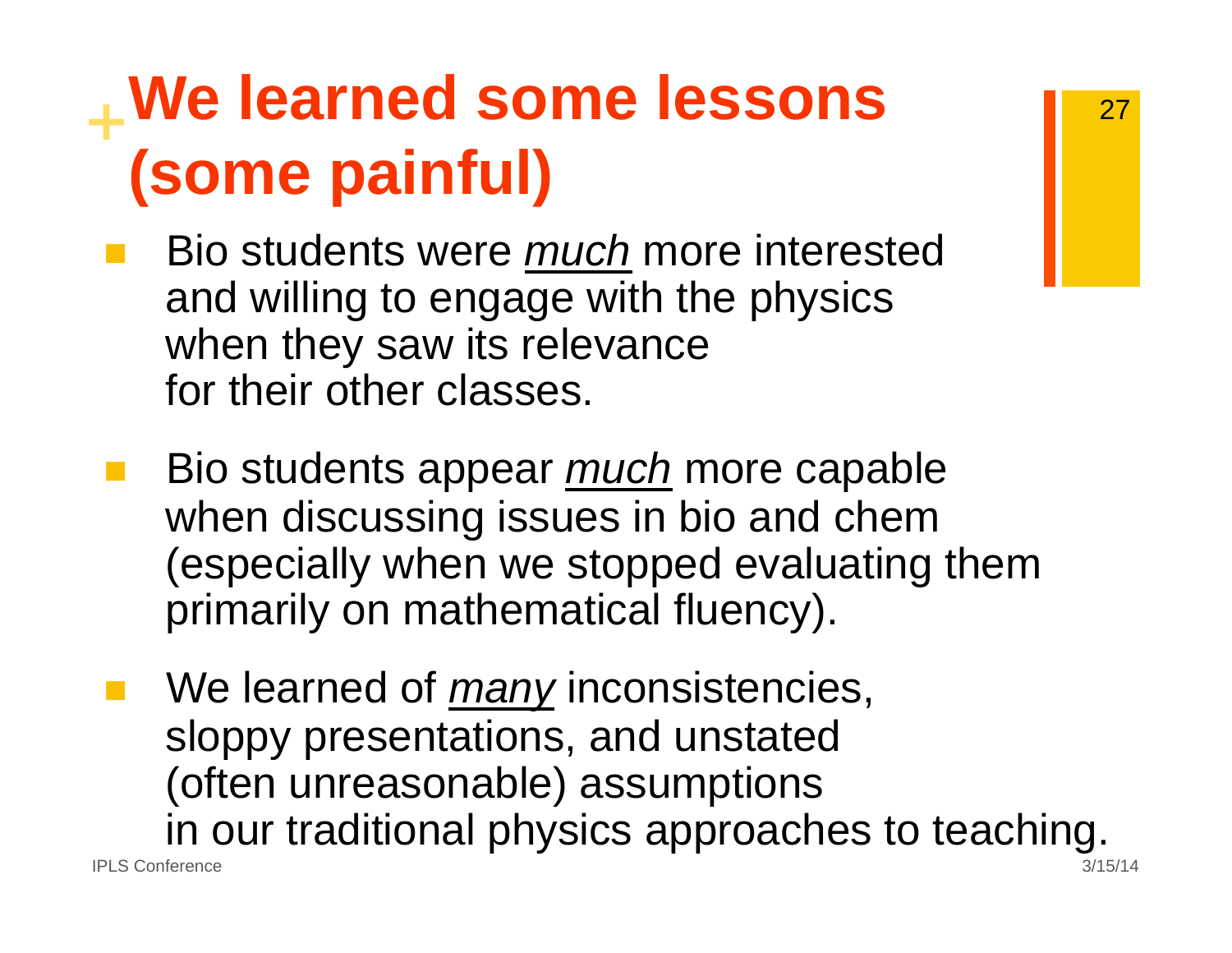#### **<sup>+</sup>An example**

 *If two uniform sheets of equal and opposite charge can be treated as if they were infinitely large, which of the following graphs might serve as a graph of the electrostatic potential as a function of the coordinate x along the dotted line?* 

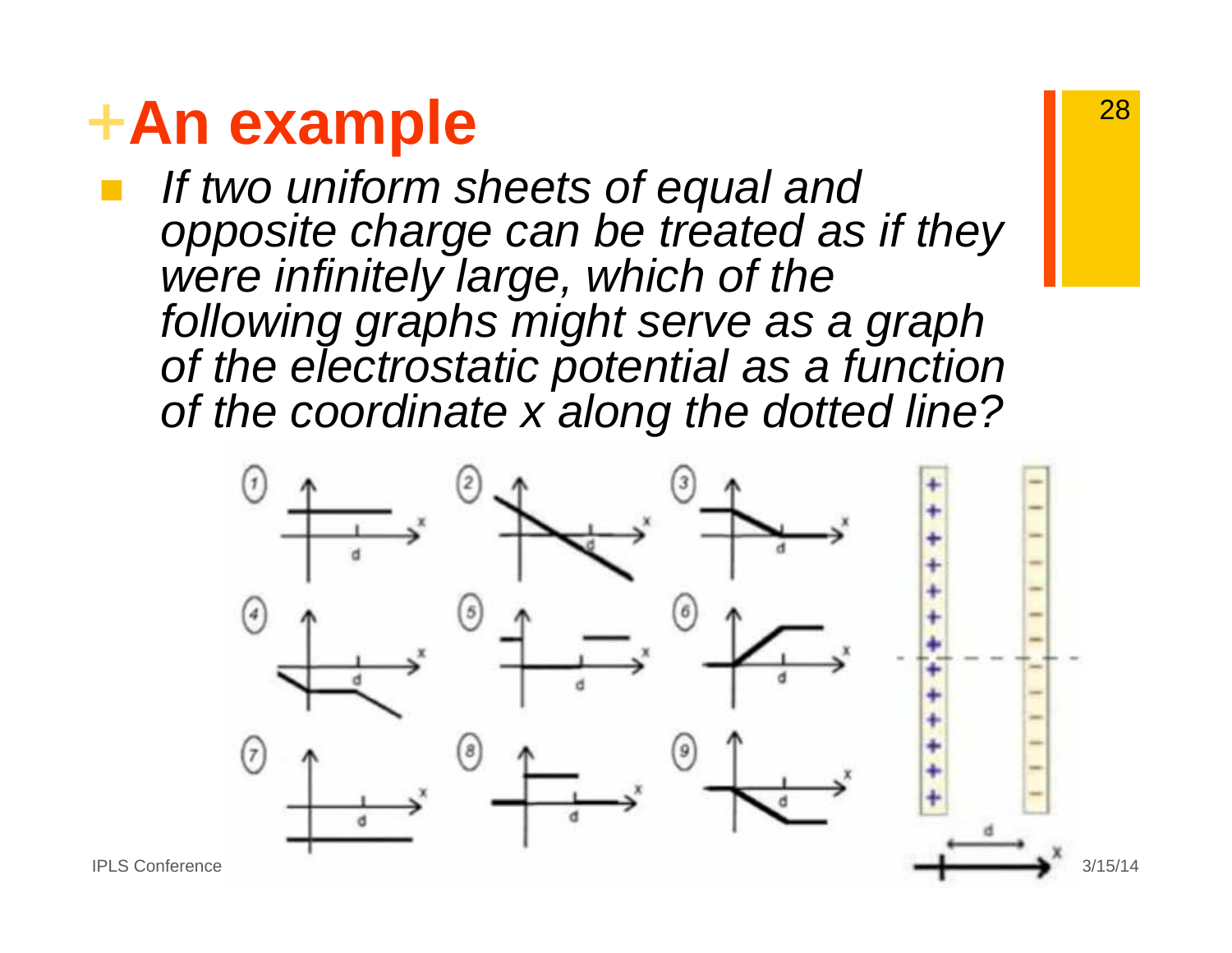### **<sup>+</sup>About half the students gave <sup>a</sup>"correct" answer (3 or 9), but...**

#### pin.<br>Ma **Two students objected.**

- One argued any curve should have "spikes" as you passed through the plate, since you would surely get close to an ion.
- A second argued that the potential curve had to be zero along the center of the plates since for whatever charge you found contributing to the potential on one plate, there would be a matching and opposite one an equal distance away on the second plate.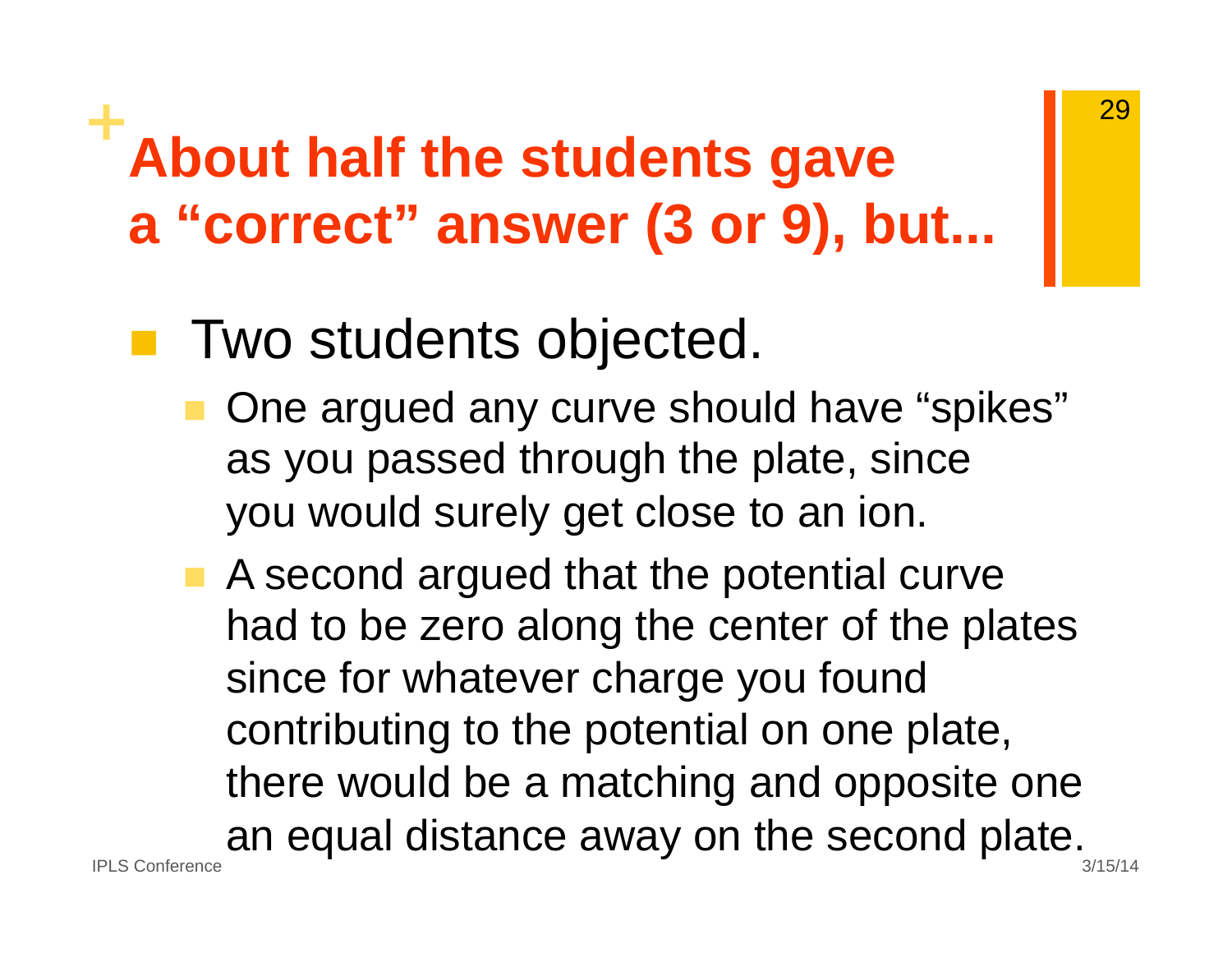#### **+ My example was undermining core epistemological lessons I was trying to teach.**

 *Physics is about something real. Whenever you think about a physics example, start from a mental image of a physical situation and refer everything back to it.* 

 *In physics we often use simple models to illuminate core ideas. Be explicit about your assumptions – what you are paying attention to and what you are ignoring.*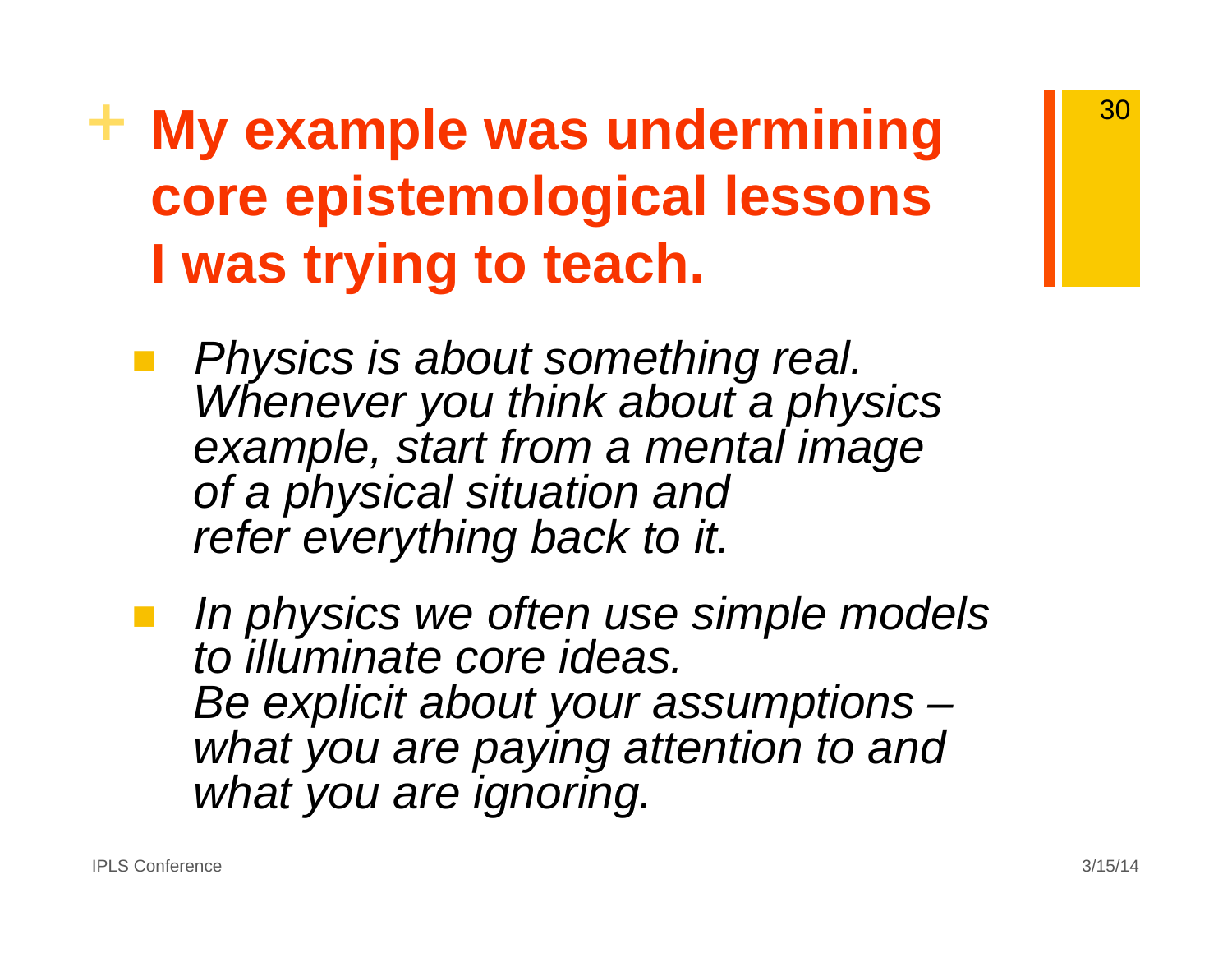### **<sup>+</sup>The more we listened the more we learned**

- Students took on a more integral role in establishing the class as a learning community.
- Students provided the bio and chem expertise needed – faculty didn't need to know it!
- We learned new perspectives on what we were teaching – both on traditional and new material.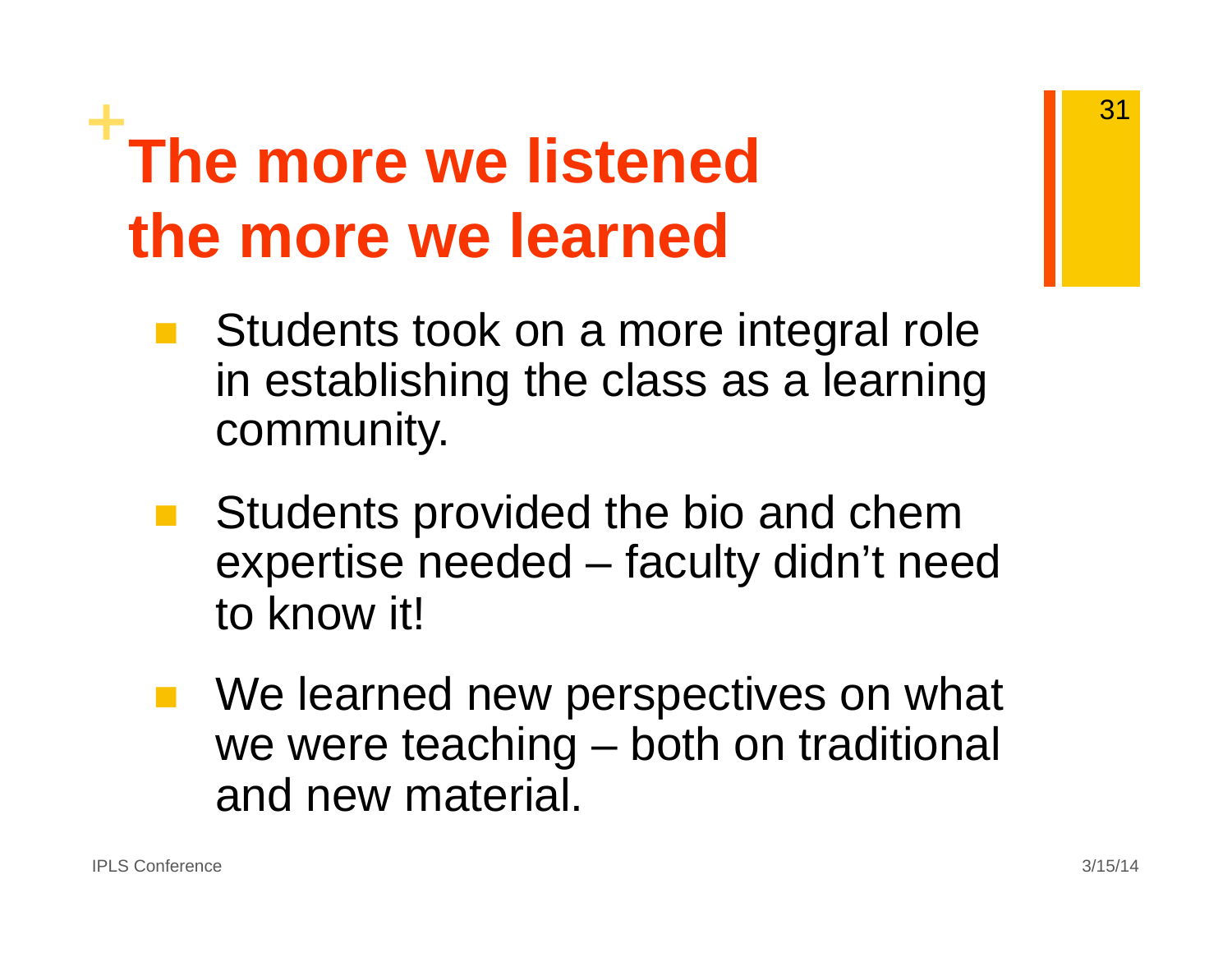#### NEXUS/Physics: A vision of a new curricular approach.

3/15/14 **IPLS Conference IPLS** Conference **3/15**/14 **3/2**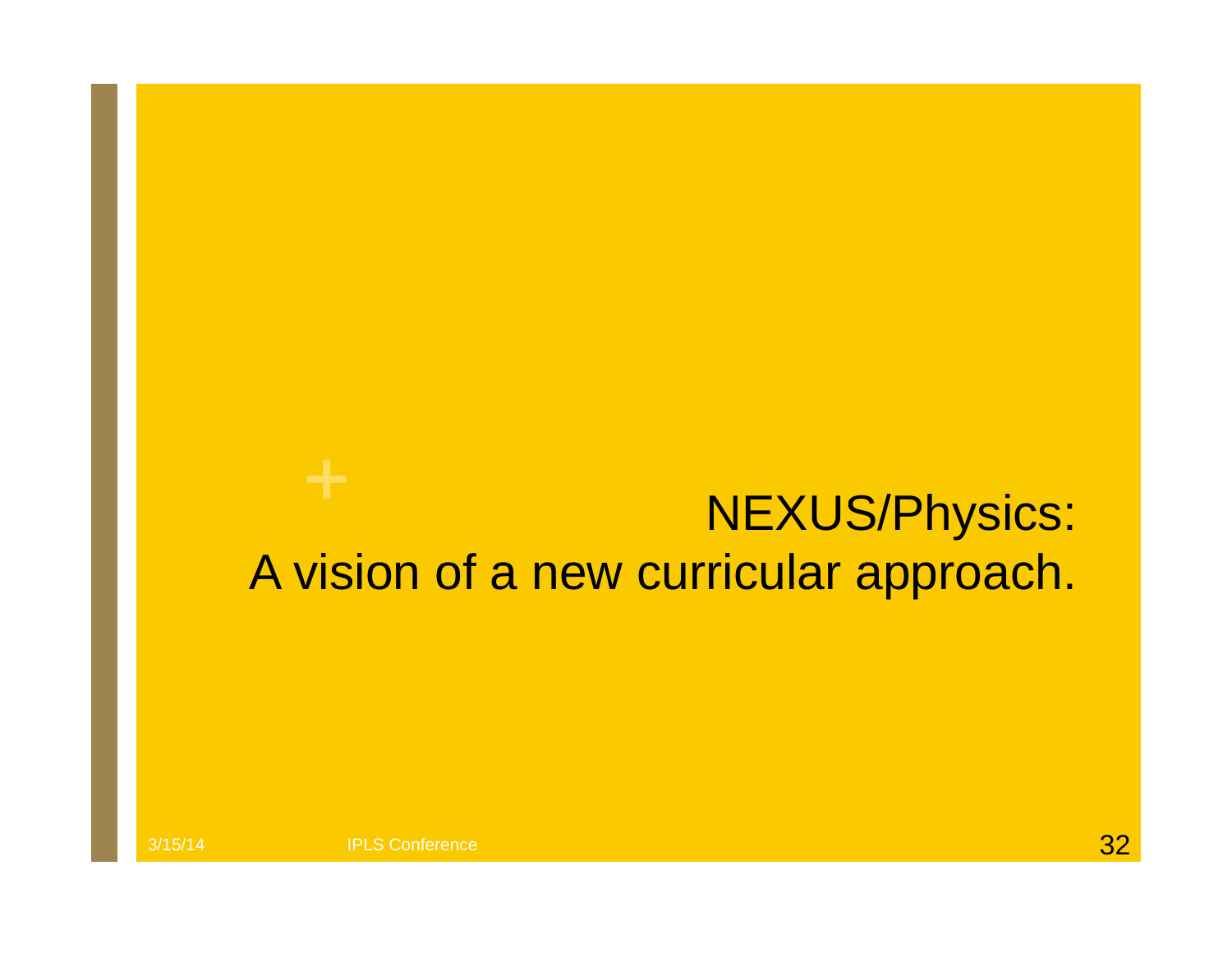# **<sup>+</sup>How this works: Examples**

- *1. Chemical bonding*: Making a bridge through interdisciplinary reconciliation.
- *2. Contrasting coherent & random motion*: Creating laboratories that biology students see as having authentic value.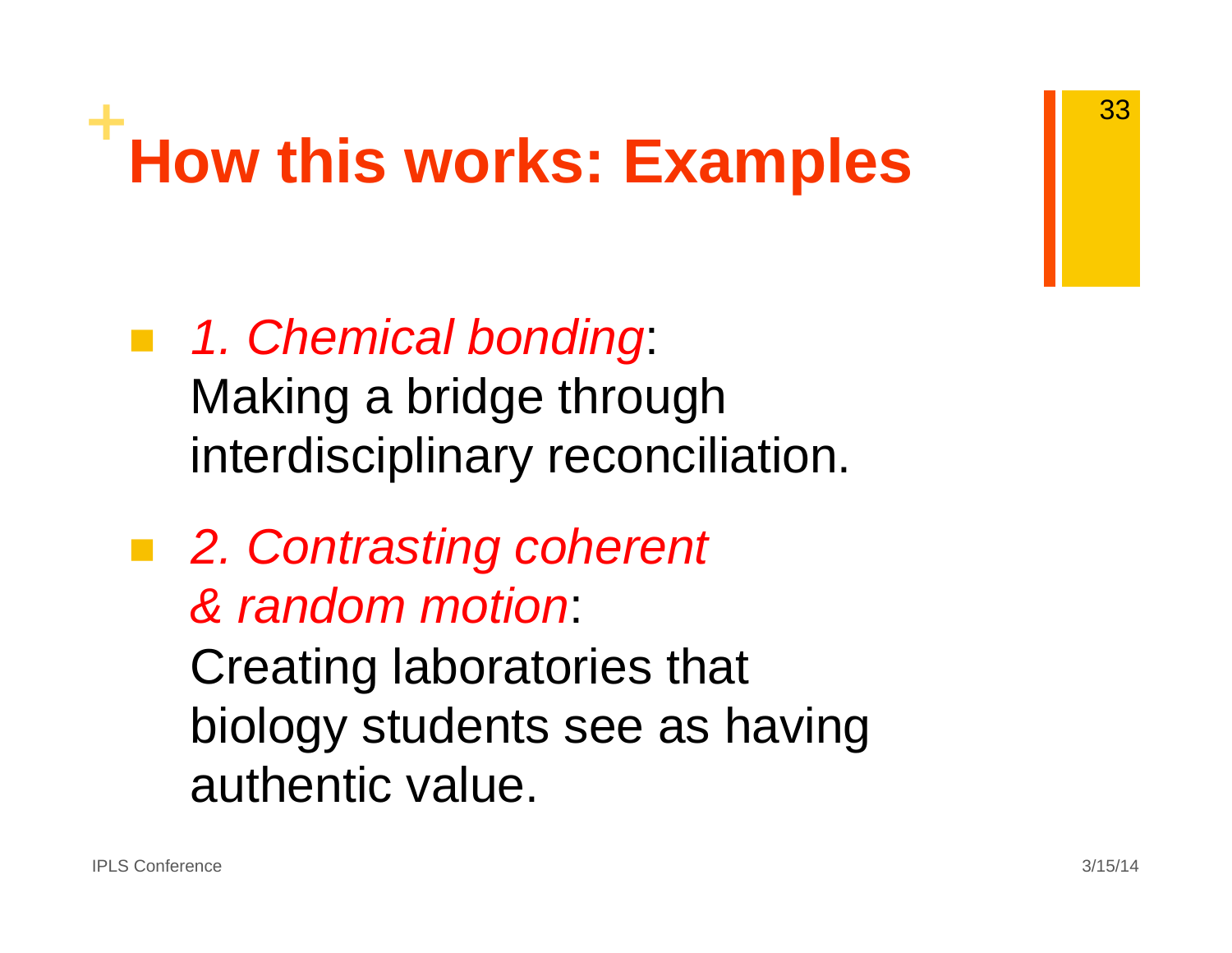### **<sup>+</sup>Example 1: Chemical bonding**

- In intro chem and bio classes, students learn about chemical reactions and the critical role of energy made available by molecular rearrangements.
- But students learn heuristics by rote that can feel contradictory to them and that they often don't know how to reconcile.
	- *1. It takes energy to break a chemical bond.*
	- *2. Breaking the bond in ATP is the "energy currency" providing energy for cellular metabolism.*

**W. C. Galley, J. Chem. Ed., 81:4 (2004) 523-525.** 

34

lPLS Confere<mark>l M. Cooper and M. Klymkowsky, *CBE Life Sci Educ* <code>12:2</code> (2013) 306-312  $\blacksquare$ </mark>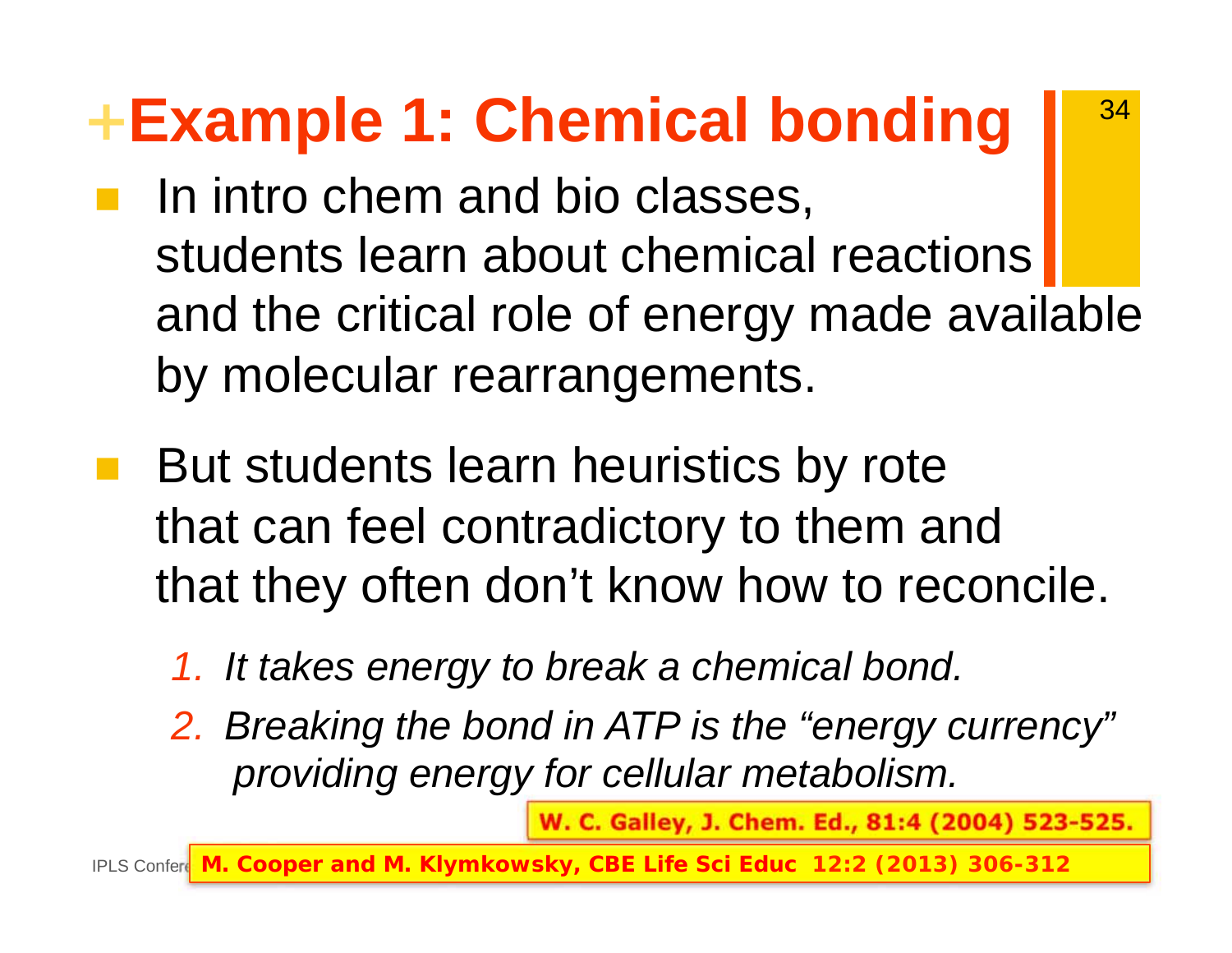#### **<sup>+</sup>From student responses we learned a useful perspective on multi-disciplinary reconciliation.**

I put that when the bond's broken it releases energy. Even though I know... that obviously that's not an energy-releasing mechanism. ...you always need to put energy in, even if it's like a really small amount of energy to break a bond. Yeah, but like. I guess that's the difference between like how a biologist is trained to think, in like a larger context and how physicists just focus on sort of one little thing....I answered that it releases energy, but it releases energy because when an interaction with other molecules, like water...and then it creates like an inorganic phosphate molecule that has a lot of resonance. And is much more stable than the original ATP molecule. So like, in the end releases a lot of energy, but it does require like a really small input of energy to break

IPLS Conference 3/15/14 **andATP," submitted for publication(2014). B. Dreyfus, V. Sawtelle, C. Turpen, J. Gouvea, & E. Redish, "A Vision of Interdisciplinary Education: Students' reasoning about 'high-energy bonds'**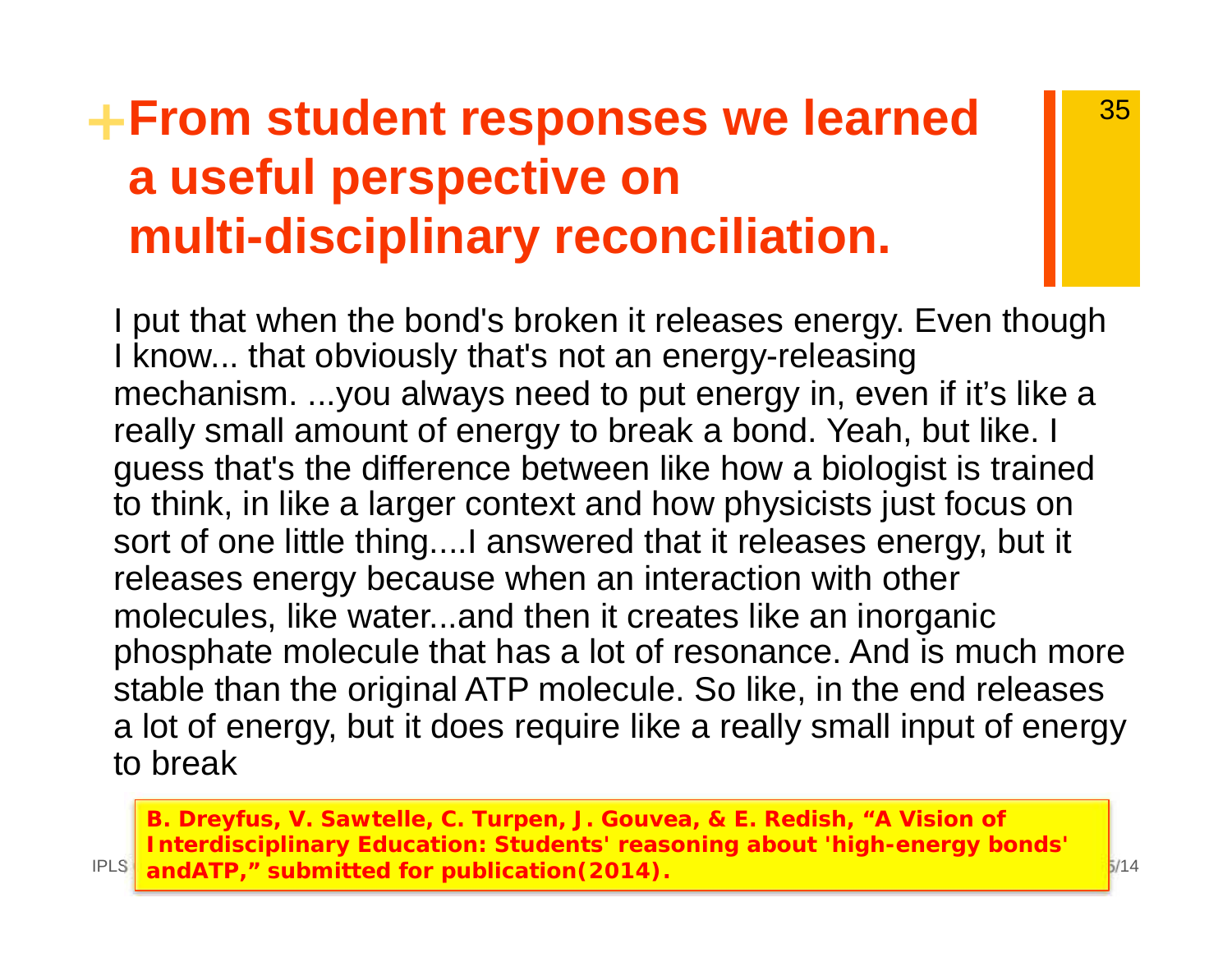### **<sup>+</sup>Approach**

- 1. Introduce atoms and molecules early in the class, with quantification and estimation to build a sense of scale.
- 2. Introduce concept of "binding energy" in standard macroscopic energy contexts (skateboarder in a dip)
- 3. Create a chain of tasks in atomic and macroscopic contexts for learning to read and interpret potential energy graphs.
- 4. Refine tasks by observation of student responses and negotiation among physicists, biologists, and chemists.
- 5. Be explicit about the value of different disciplinary perspectives..

 $\Gamma$ (2014)  $\Gamma$ **B. Dreyfus, B. Geller, J. Gouvea, V. Sawtelle, C. Turpen, & E. Redish, "Chemical energy in an introductory physics course for the life sciences", Am. J. Phys., in press (2014).**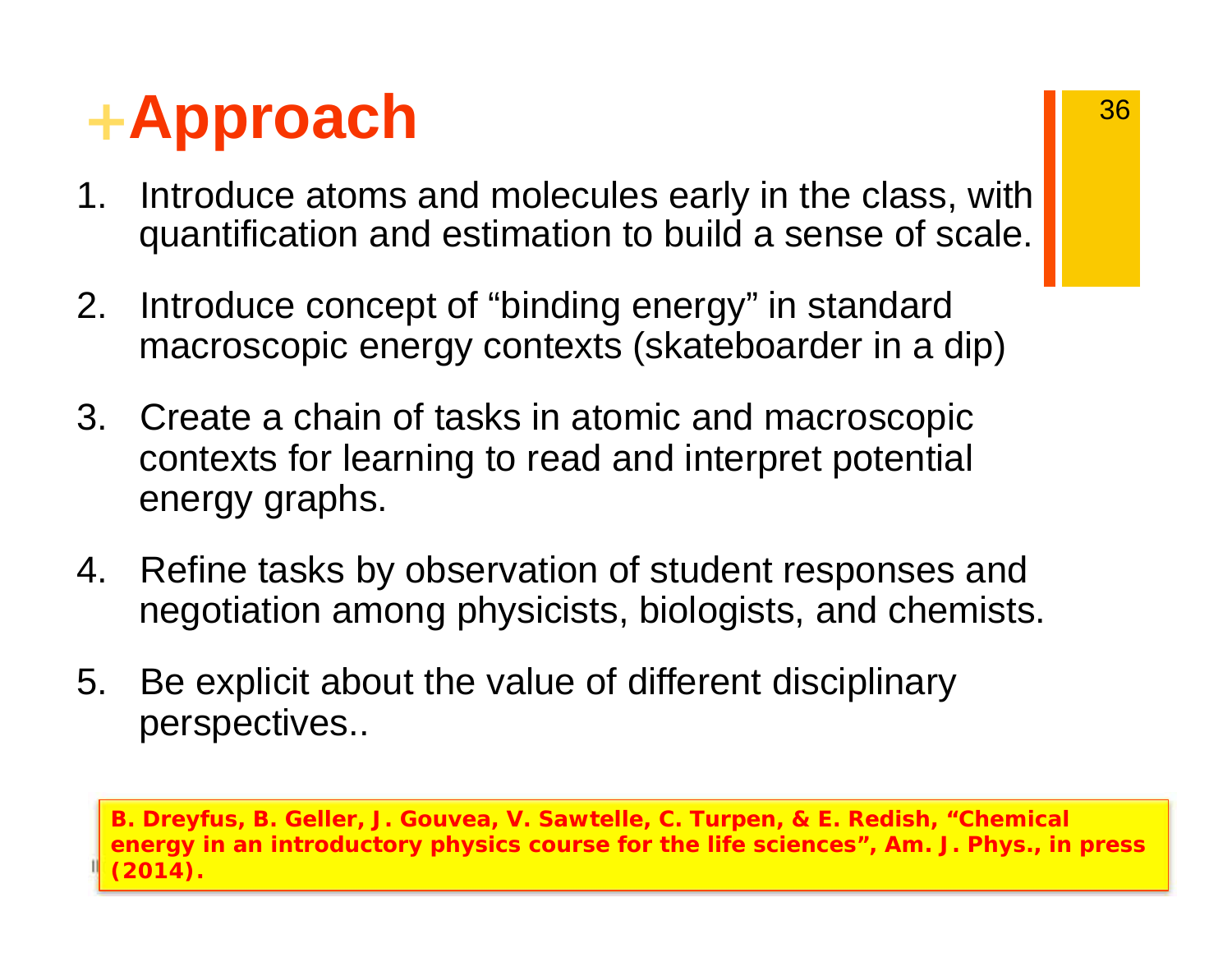# **<sup>+</sup>How physics can help**

- Build a coherent story using toy models
	- Bulldog on a skateboard
	- Atomic interactions and binding
	- Reactions in which bonds are first broken and then stronger ones formed (the Gauss gun)
	- Connection between PE diagram and reaction energy diagrams.

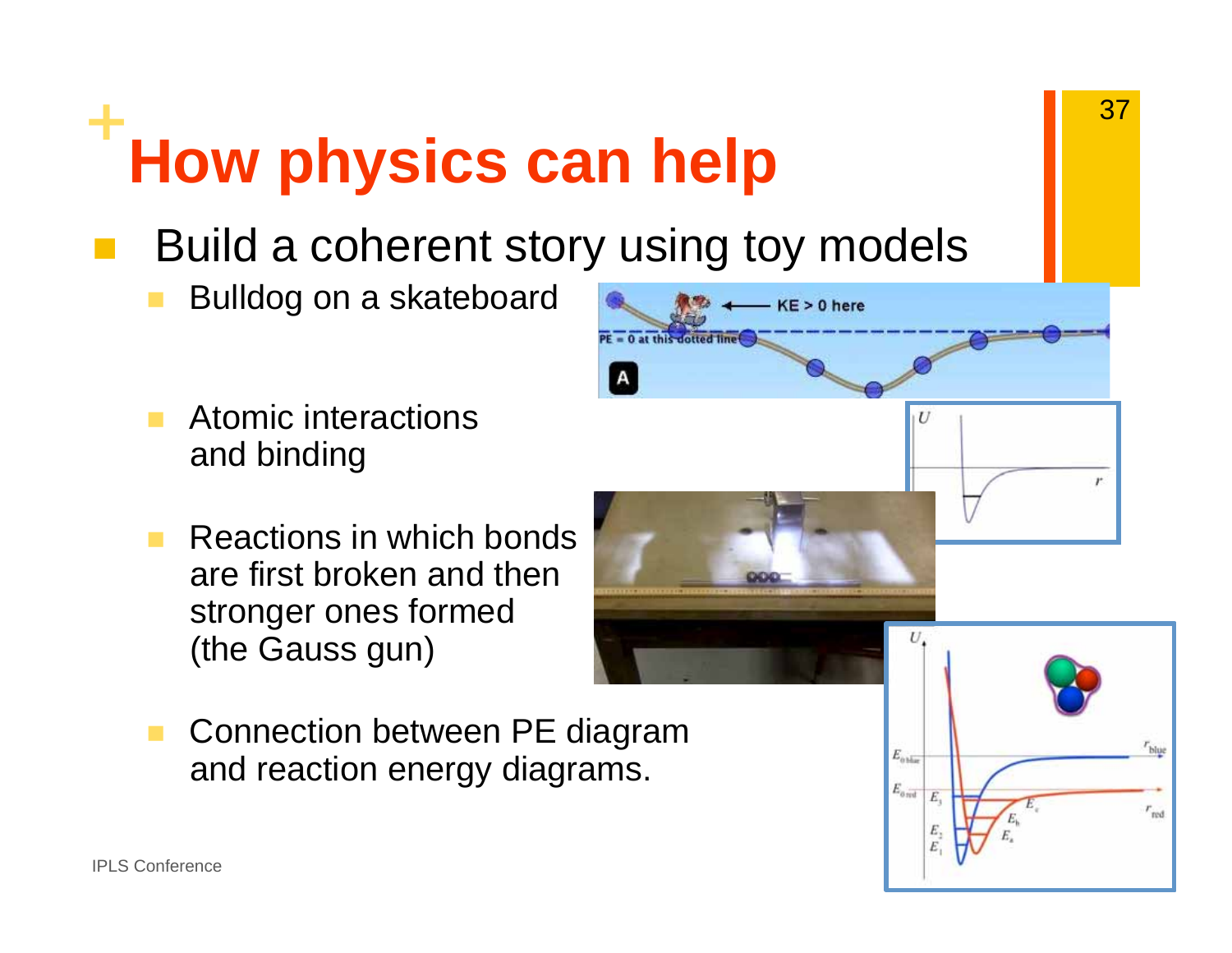## **<sup>+</sup>Example 2: Thermal vs. coherent motion**

- At a subcellular scale, many phenomena only make sense when considered as arising emergently from coupling to random thermal motion.
- p. Coupling to thermal motion underlies fundamental concepts such as **diffusion**, **entropy**, **free energy**, and the **Boltzmann factor**.
- These are often introduced heuristically without a solid basis in an understanding of mechanism. This can lead to confusion, misinterpretations, and misconceptions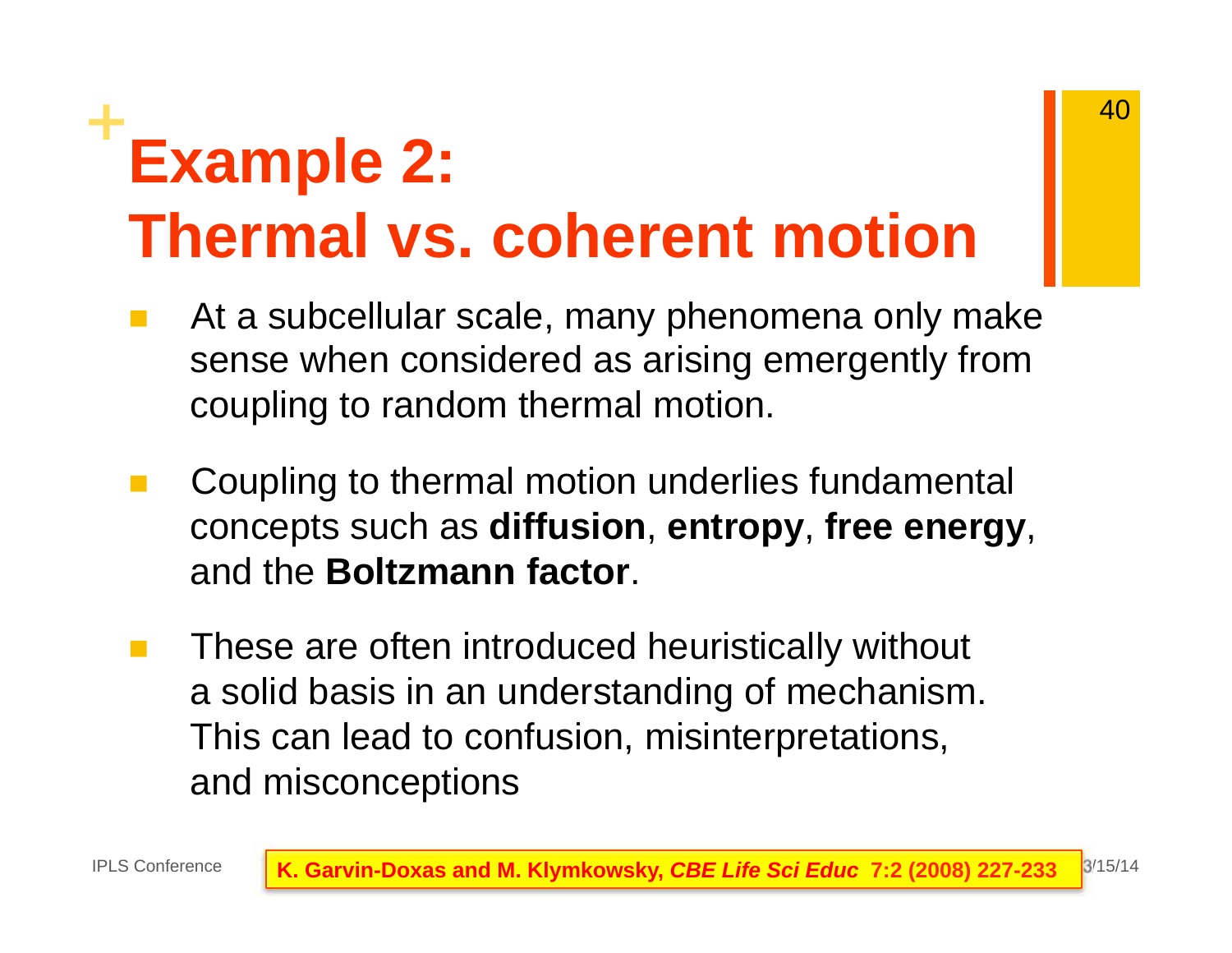# **<sup>+</sup>Observing random motion in the lab**



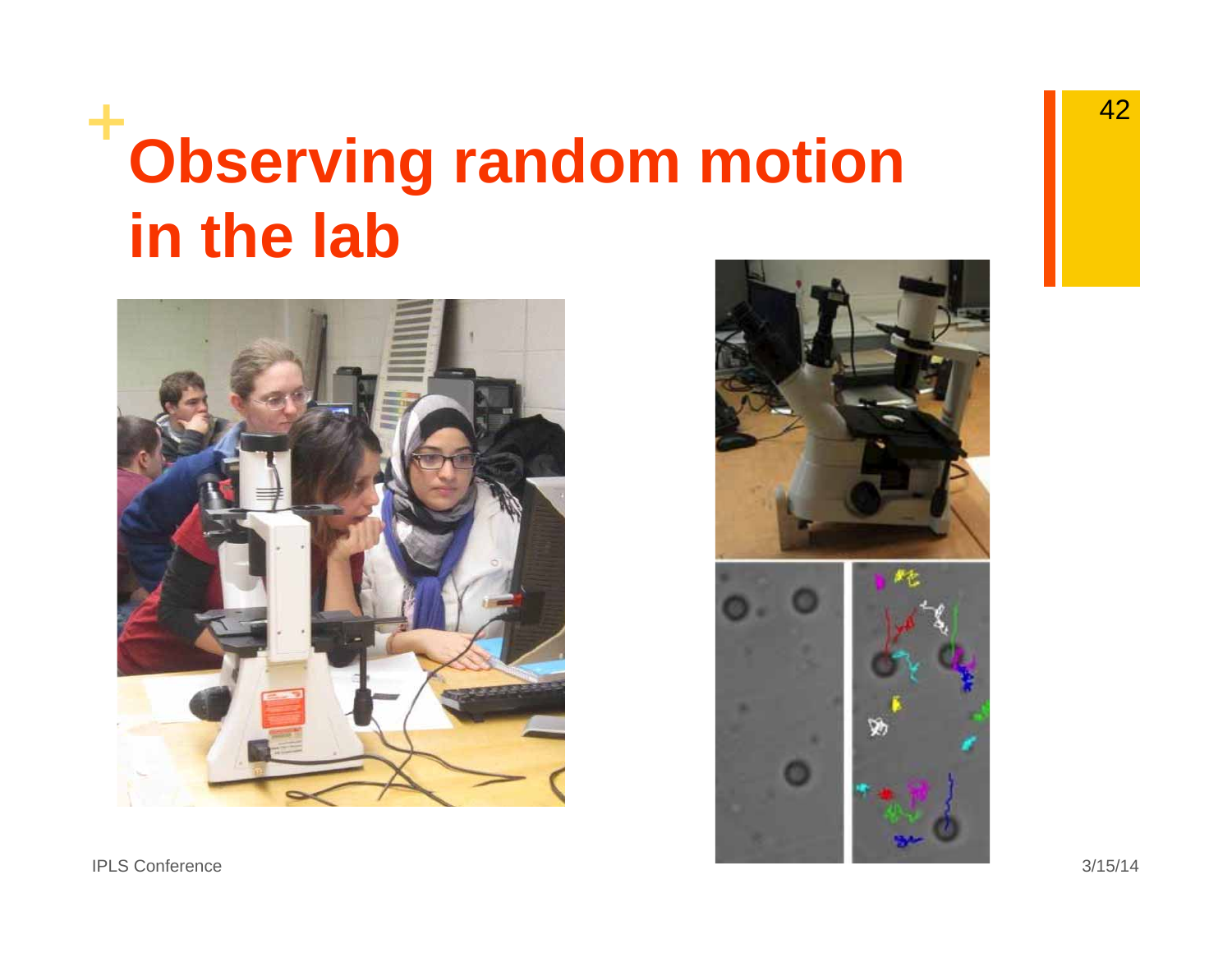### **<sup>+</sup> Random vs coherent motion**

- $\mathcal{L}^{\text{max}}$  In the rest of the class, students have learned that  $\left\langle \frac{1}{2} \right\rangle$   $\left\langle \frac{1}{2} \right\rangle$ 
	- **For random motion**
	- **For coherent motion**

$$
\langle (\Delta r) \rangle = 6Dt
$$

$$
\langle (\Delta r)^2 \rangle = (v_0 t)^2
$$

- **They take data in physical situations** (tipped microscope stage with different sized microspheres) and do log-log plots of the data, identifying the slope to determine the type of motion.
- They apply this insight to the motion of tubules within an onion skin cell to determine whether the cell is alive or dead.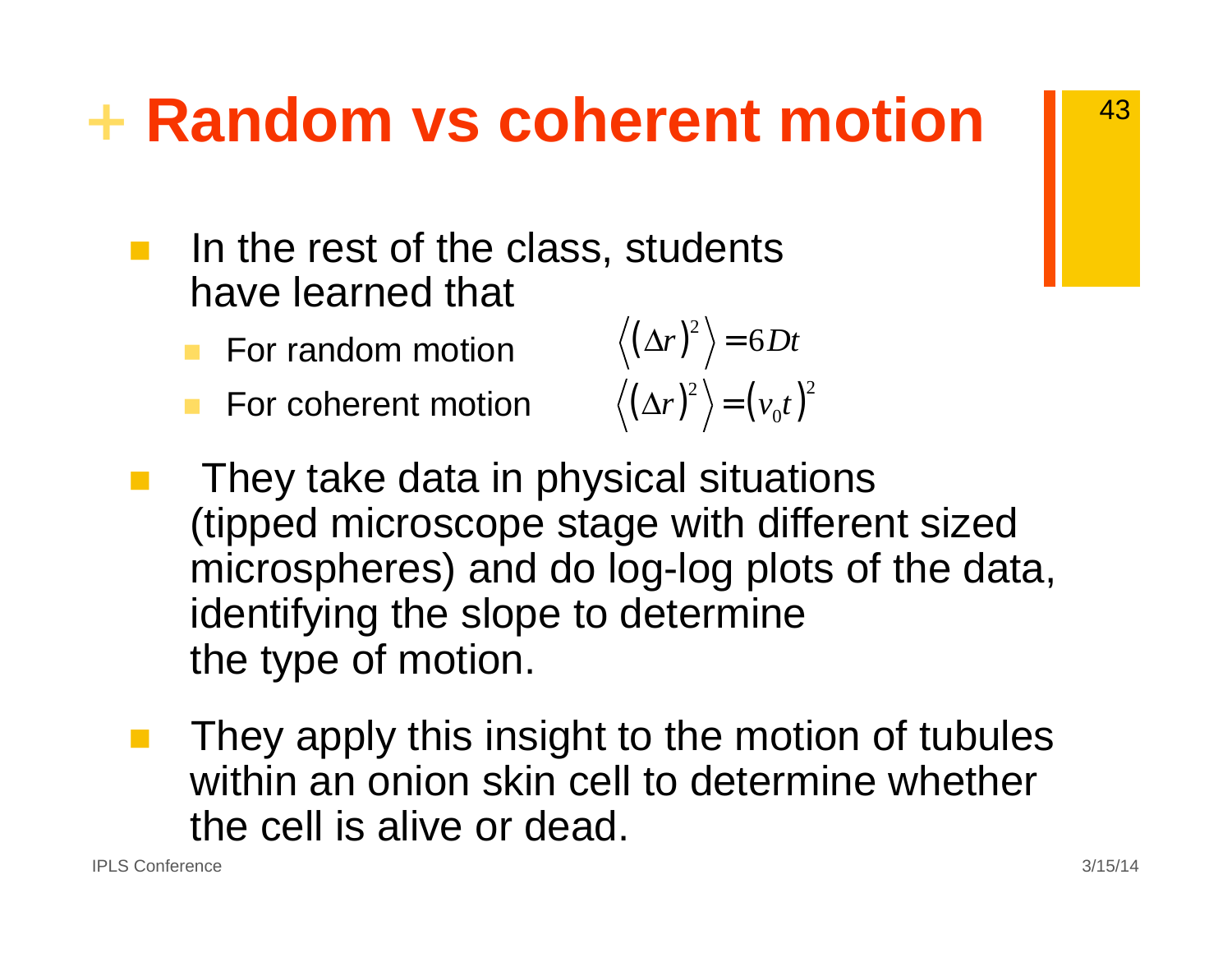# **<sup>+</sup>Inside an onion skin cell**

*Determine whether the cell is alive or dead from looking at the motion of its interior componenents.* 

Onion Skin DBrown Powell, avi

 $00:02$  d  $\longrightarrow$  0  $40$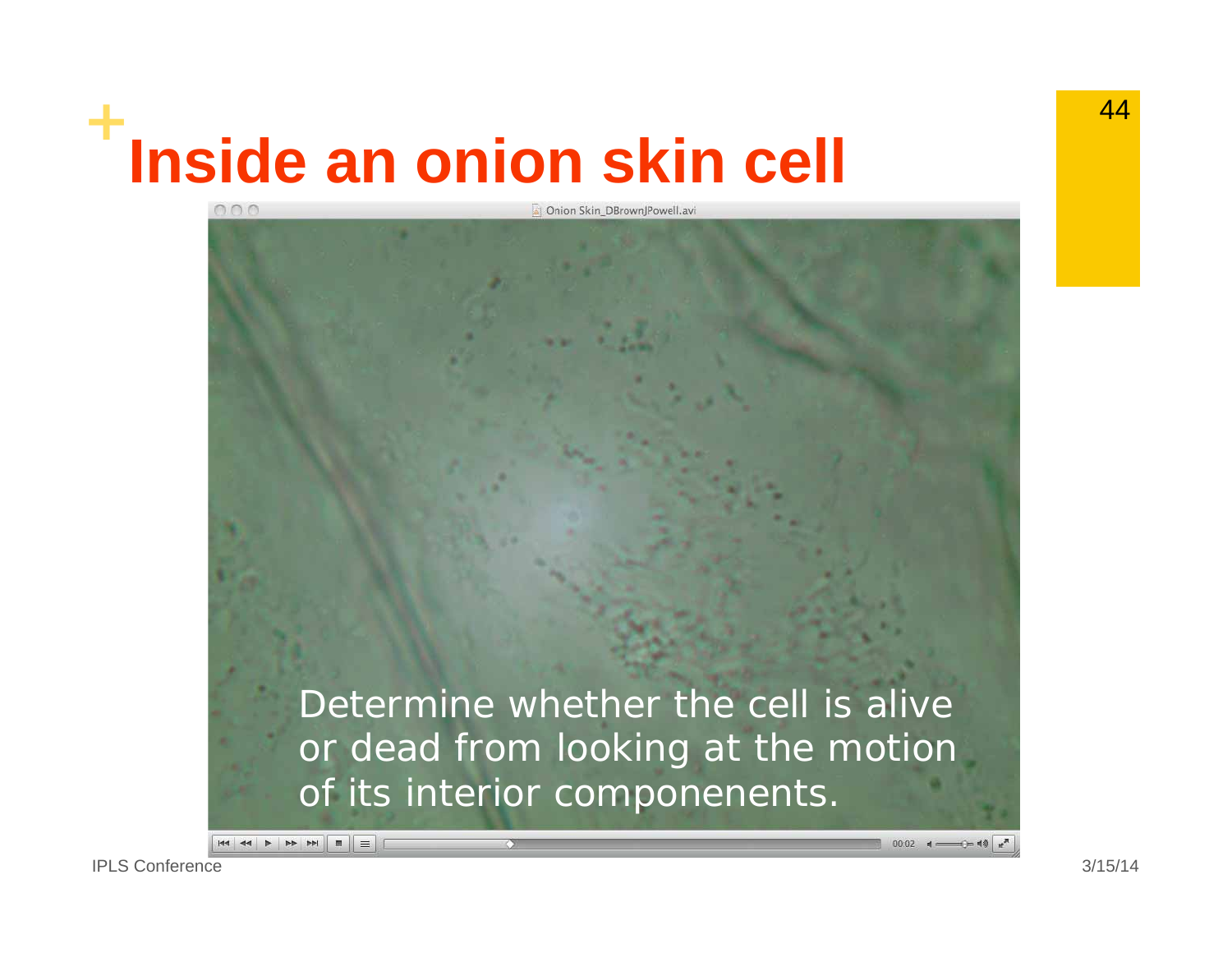#### **<sup>+</sup>**How does it work? Shifting Student Attitudes

3/15/14 **IPLS Conference IPLS Conference 1999 1999 1999 1999 1999 1999 1999 45**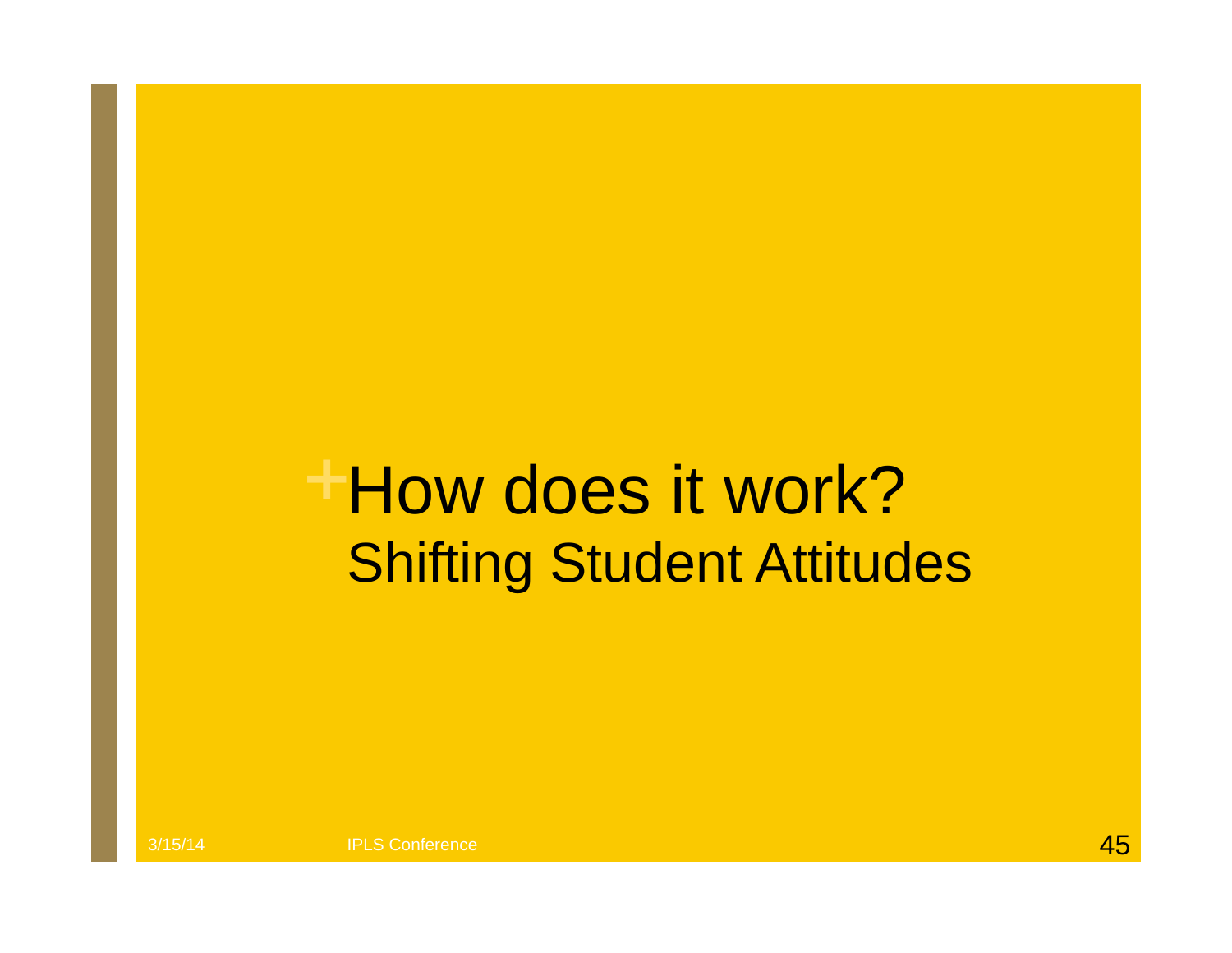# **<sup>+</sup>Some student comments**

- $\mathcal{L}_{\mathcal{A}}$  "At first I was expecting the class to be like the biology calculus class that did not focus on any biology. But, as the semester progressed I saw that the class was actually directed towards helping students to understand biological ideas using physics. "
- $\mathcal{L}_{\mathcal{A}}$ ...[biology professors] have to go over so much stuff that they don't really take the time to go over why things happen. And I'm a very why kind of person I want to understand why does this happen?...And you know [diffusion] was never explained to me very well, and then when I take this [physics] class and understand oh well this is why molecules interact the way they do.
- **College**  "I now see that physics really is everywhere, and the principles of physics are used to govern how organisms are built and how they function."
- **EXECT** [In lab] "I learned how to approach a problem by designing our own experiments and interpreting data our own way. These labs taught me how to think for myself."
- $\mathcal{L}^{\mathcal{L}}$  I find [in the labs] that I am paying attention to every step and can explain the experiment from beginning to end, with an understanding of why things happened and how the results change when a variable is manipulated.